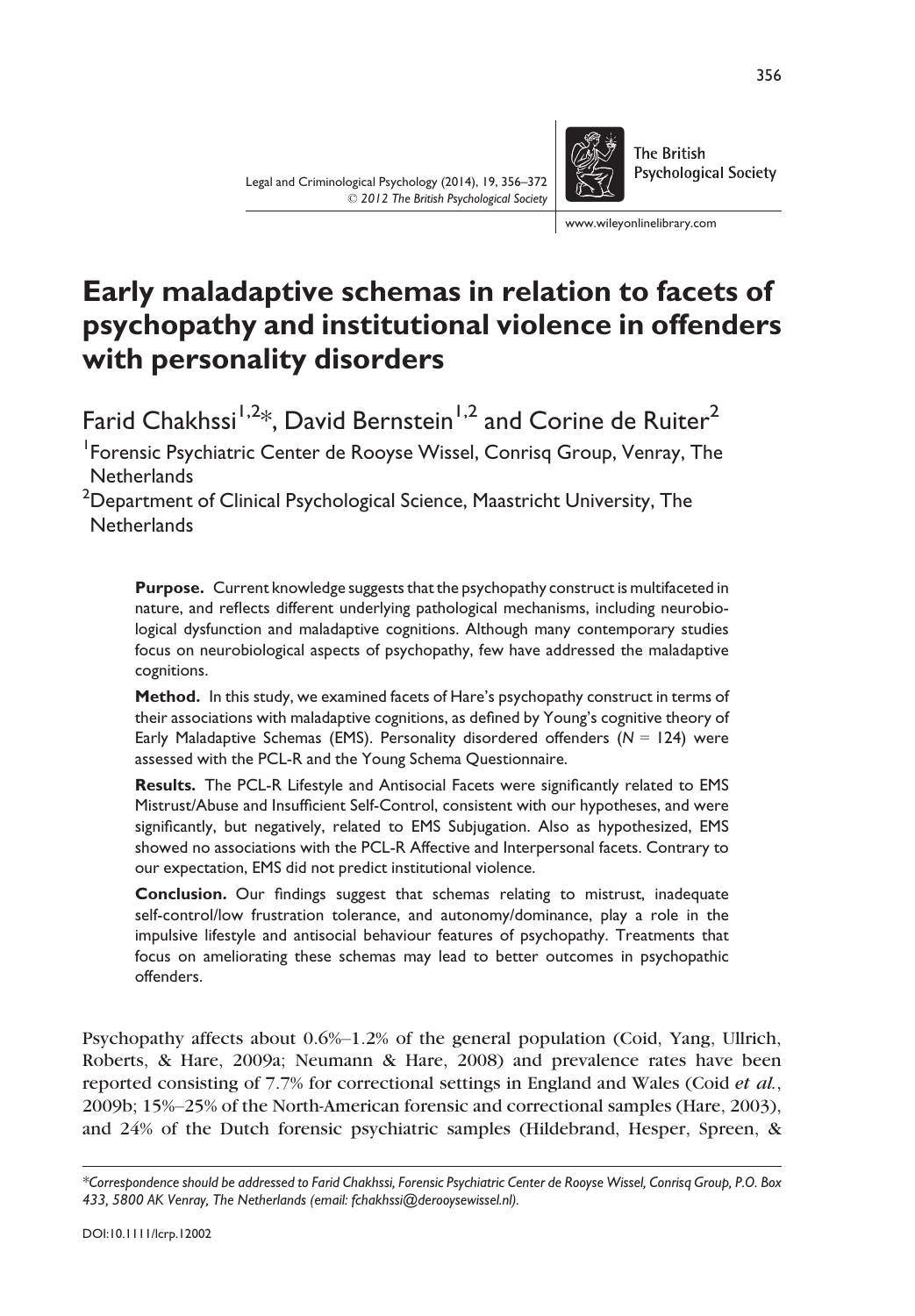Nijman, 2005). According to Hare (1991), psychopathy can be defined as a constellation of interpersonal, affective, lifestyle, and antisocial characteristics. The personality features of psychopathy, such as lack of remorse, sensation seeking, and pathological lying are associated with a socially deviant lifestyle that includes criminal and violent behaviour. Hare's work on psychopathy resulted in a 20-item clinical rating scale to assess the core characteristics of psychopathy. The Psychopathy Checklist–Revised (PCL-R; Hare, 1991, 2003) has become a diagnostic standard for assessing psychopathy (Lynam & Gudonis, 2005). Recent studies, using structural equation modelling, suggest that the PCL-R can be broken down into four facets: An arrogant and manipulative interpersonal style (Interpersonal facet), deficient affective experience (Affective facet), impulsive and irresponsible behaviour (Impulsive facet), and specific antisocial behaviours (Antisocial facet; Hare, 2003; Neumann, Hare, & Newman, 2007). An alternative, hierarchical threefactor structure has been proposed in which there is less emphasis on criminal behaviour, using 13 PCL-R items divided over three facets: Arrogant and Deceitful Interpersonal Style, Deficient Affective Experience, and Impulsive and Irresponsible Behavioural Style (Cooke & Michie, 2001). The main difference between the four- and three-facets models is the omission of the items related to criminal behaviour (i.e., the Antisocial facet), as scholars hold different views on whether criminality is an integral part or merely a consequence of psychopathy (Hare & Neumann, 2010; Skeem & Cooke, 2010). The PCL-R has shown to be a good predictor of general and violent recidivism (Hemphill, Hare, & Wong, 1998; Leistico, Salekin, DeCoster, & Rogers, 2008).

Previous research suggests differential relationships of the PCL-R facets with external criterion-related domains. For example, the Interpersonal facet of the PCL-R has been associated with instrumental violence, social dominance, low stress reactivity, and higher adaptive functioning (Hall, Benning, & Patrick, 2004; Walsh, Swogger, & Kosson, 2009). Deficient affective experience found in psychopaths, as reflected by the Affective facet, has been associated with neurobiological deficits in the limbic and other brain regions (Blair, 2003; Kiehl et al., 2001; Raine, Lencz, Bihrle, LaCasse, & Colletti, 2000). The Lifestyle facet, including reactive aggression, has been shown to be associated with early traumatic experiences (Lang, af Klinteberg, & Alm, 2002; Poythress, Skeem, & Lilienfeld, 2006), serotonin dysfunction (Dolan & Anderson, 2003), and suicidal behaviour (Douglas et al., 2008; Verona, Patrick, & Joiner, 2001). The Antisocial facet has been more strongly associated with crime-related behavioural outcome such as institutional violence, and general and violent recidivism than the other facets (Kennealy, Skeem, Walters, & Camp, 2010; Walters & Heilbrun, 2010; Walters, Knight, Grann, & Dahle, 2008).

Although most contemporary research suggests that dysfunctions in specific brain regions is central to psychopathic traits in offenders as measured with the PCL-R (e.g., Kiehl et al., 2001; Tiihonen et al., 2008; see Yang & Raine, 2009), little is known about the contribution of early developmental risk factors, such as childhood trauma, to psychopathic traits (Daversa, 2010). There is evidence from longitudinal studies in community samples that adverse experiences in childhood are associated with psychopathic traits in adulthood (Farrington, 2006; Lang et al., 2002; Weiler & Widom, 1996). For example, in a 20-year follow-up study, Weiler and Widom (1996) compared 652 persons who were a documented victim of abuse and/or neglect during childhood (before the age of 11 years) with a matched control group ( $n = 489$ ) and found that the victims of childhood abuse and/or neglect had significantly higher PCL-R scores than the persons in the matched control group. Similarly, Lang et al. (2002) found that victimization in childhood was related to violence and high psychopathy scores in adulthood in a Scandinavian community sample ( $N = 199$ ). Also, results from the Cambridge Study in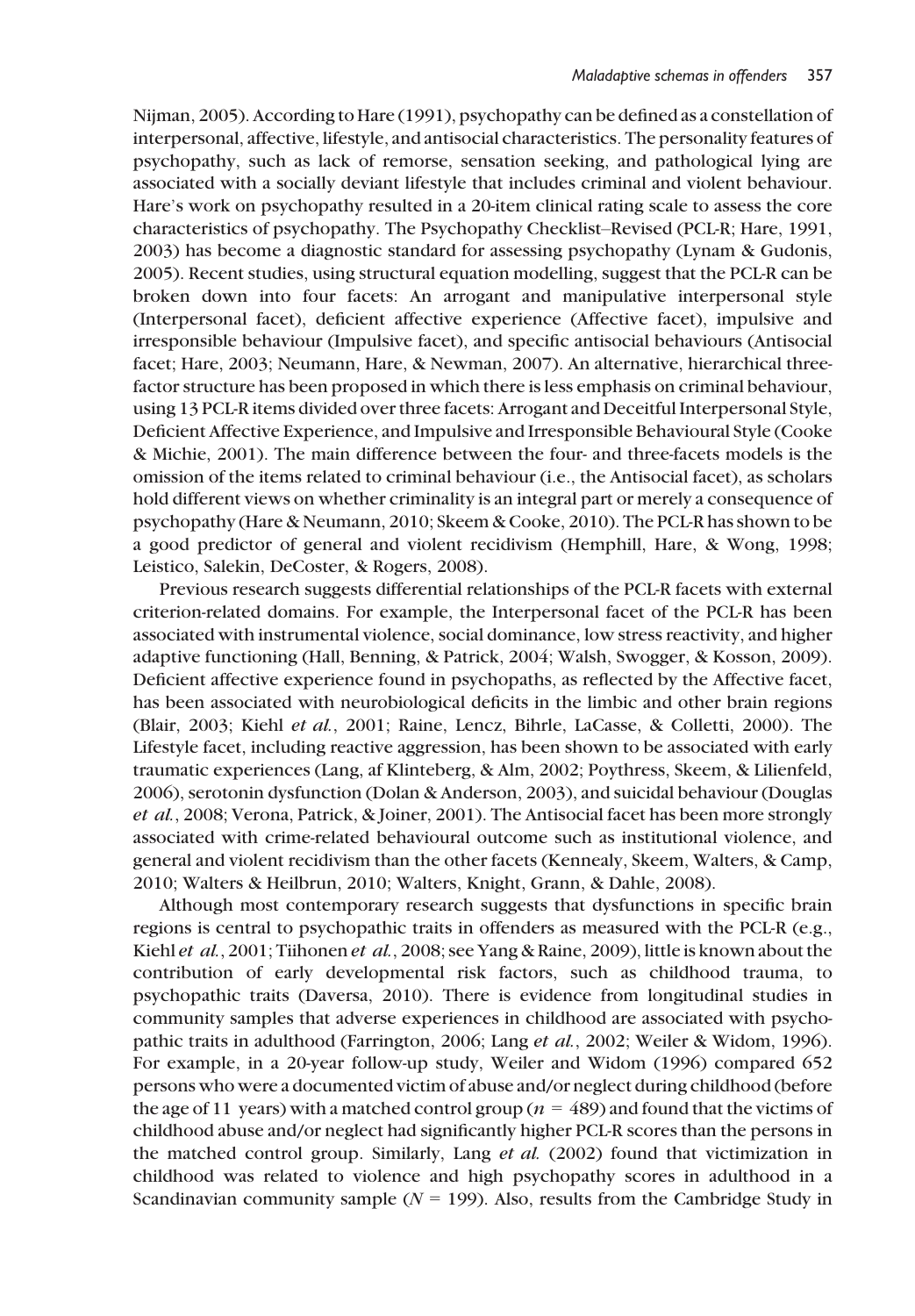Delinquent Development (Farrington, 2006), a 40-year prospective study following 411 males on the development of offending and antisocial behaviour from ages 8–48, suggest that adverse experiences (such as poor parental supervision, emotional and physical neglect) at ages 8–10 predicted high scores on the PCL Screening Version (PCL-SV; Hart, Cox, & Hare, 1995) in adulthood. There is also evidence from cross-sectional studies in offender samples that childhood trauma is associated with higher PCL-R scores (Graham, Kimonis, Wasserman, & Kline, 2012; Koivisto & Haapasalo, 1996; Marshall & Cooke, 1999; Poythress et al., 2006; Weizmann-Henelius et al., 2010). For example, in sample of 223 convicted sex offenders, Graham et al. (2012) found that childhood physical abuse and/or neglect based on archived evaluation reports was associated with a higher score on the PCL-R Antisocial Facet. Similar results linking childhood abuse to psychopathic features were found in a study of Poythress et al. (2006). In a sample of 615 prisoners and subjects court ordered to residential drug treatment, self-reported childhood abuse was significantly associated with both the PCL-R Impulsive Lifestyle Facet and the Antisocial Facet.

Although Antisocial Personality Disorder (APD) and psychopathy are distinct disorders (Ogloff, 2006), APD shares overlap with the behavioural characteristics (i.e., Lifestyle and Antisocial Facets) of psychopathy (Hare, 2003; Ogloff, 2006). For example, a diagnosis of APD is strongly correlated with PCL-R behavioural characteristics in North-American forensic psychiatric samples ( $r = .59$ ; Hart & Hare, 1989), as well as in Dutch forensic psychiatric samples ( $r = .65$ ; Hildebrand & de Ruiter, 2004). The literature on the relationship between early adverse experiences and APD may be relevant for the PCL-R Lifestyle and Antisocial facets. For example, early adverse experiences have been demonstrated to be a longitudinal risk factor for APD (Luntz & Widom, 1994) and offending in adolescence and/or adulthood (e.g., Lansford et al., 2007; Maxfield & Widom, 1996; Smith & Thornberry, 1995; Thornberry, Ireland, & Smith, 2001). Also, longitudinal studies examining the interaction between genetic and environmental influences have found that childhood abuse is a strong risk factor for APD symptoms and antisocial behaviour in adulthood (e.g., Caspi et al., 2002; Huizinga et al., 2006), and that this relationship was moderated but not limited by genetic traits predisposing individuals towards impulsive, aggressive, and violence-related behavioural problems (Caspi et al., 2002). These findings suggest that early adverse experiences are a risk factor for developing APD symptoms and antisocial behaviour in adulthood, for both individuals with and without the genetic traits towards such behaviour.

Most current interventions aimed at reducing aggressive behaviour and relapse prevention are based on cognitive-behavioural theories of psychopathology (Hollin & Palmer, 2006). Deviant cognitions play an important role in causing and maintaining violent and criminal behaviour. Beck, Freeman, and colleagues (1990) have hypothesized that maladaptive cognitions develop in early childhood under the influences of adverse life experiences and play a central role in personality disorders, including those that are prevalent in forensic settings, such as Antisocial, Borderline, and Narcissistic Personality Disorders. According to Beck and colleagues (1990), highly antisocial individuals are more likely to manifest maladaptive cognitions that emphasize immediate personal satisfaction while minimizing future consequences, and they are more likely to be highly distrusting and have a hostile view of the world in terms of predators and prey. However, thus far, there have been few attempts in the scientific literature to apply or test cognitive models of psychopathy.

Young and colleagues (Young, Klosko, & Weishaar, 2003), building on the work of Beck et al. (1990), developed a cognitive theory for personality disorders based on early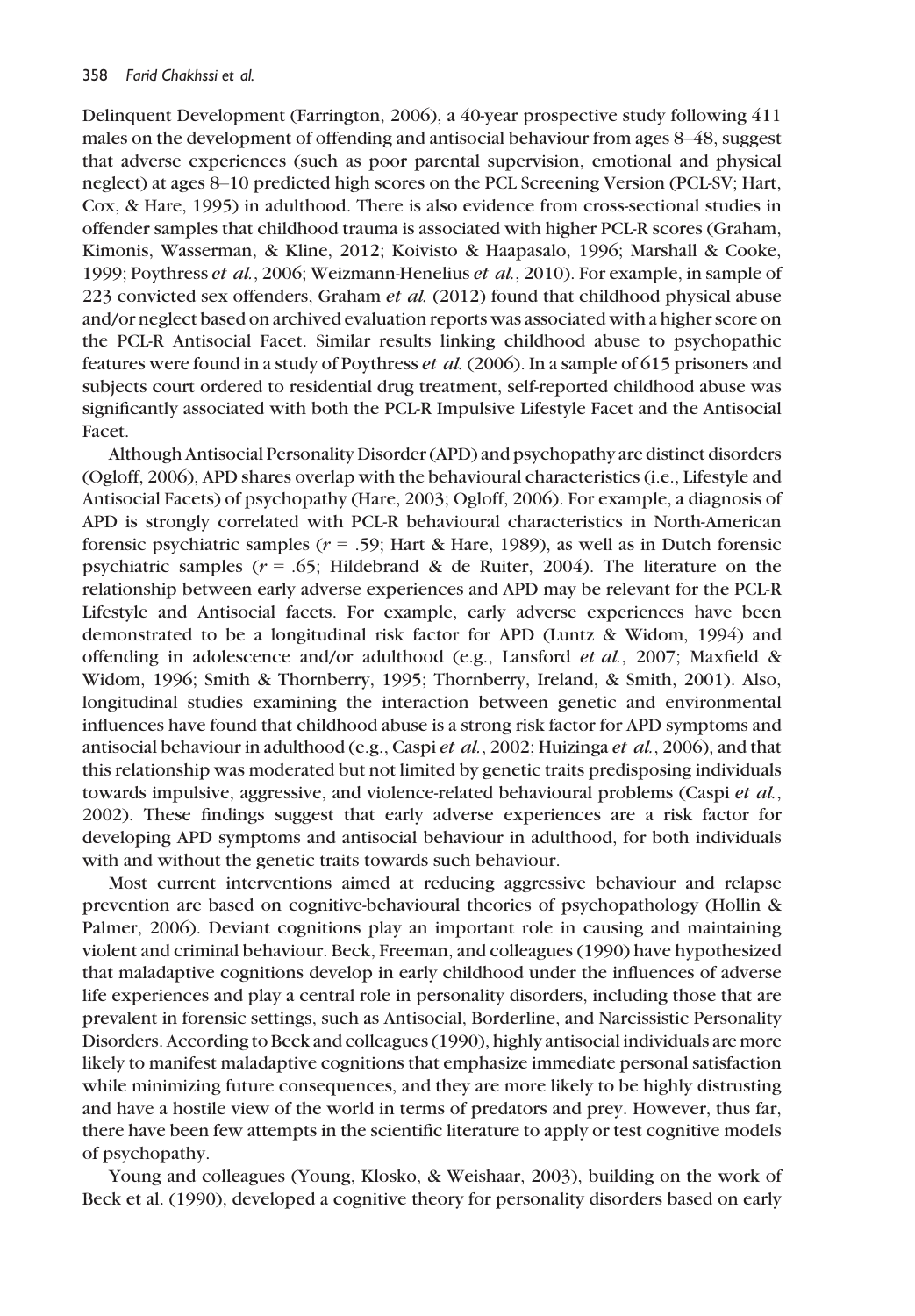maladaptive schemas (EMS; see Table 1). According to Young et al. (2003), EMS are chronic, maladaptive patterns of cognition and affect that originate in adverse childhood experiences and early temperament that, in combination with maladaptive coping responses, influence interpersonal interactions and guide behaviour. Young et al. (2003) hypothesized that EMS lie at the core of personality disorders, and externalizing behaviours are primarily maladaptive coping responses to EMS. The theory on EMS may also be relevant for personality disordered offenders and to other severe personality disturbances, such as psychopathy (Bernstein, Arntz, & de Vos, 2007; Bernstein et al., in press).

Young et al. (2003) stated no specific hypotheses about EMS that may be prevalent in APD or psychopathy. However, following Beck and colleagues (1990) theory on maladaptive cognitions in APD, several authors suggested specific EMS incorporated in the YSQ such as Mistrust/Abuse, Emotional Inhibition, Entitlement and Insufficient Self-Control that may be relevant for aggressive, antisocial behaviour (e.g., Ball & Cecero, 2001; Tremblay & Dozois, 2009). To our knowledge, there has been no study investigating EMS in offenders high on psychopathy and/or violent offenders with personality disorders. However, there has been one study investigating EMS in a sample of DSM-IV cluster B (opiate dependent) personality disordered patients; Ball and Cecero (2001) found support for the relationship between Mistrust/Abuse, Emotional Inhibition, and

| Schema domain and scales      | Description                                                                     |  |  |
|-------------------------------|---------------------------------------------------------------------------------|--|--|
| Disconnection/Rejection       |                                                                                 |  |  |
| Emotional deprivation         | Belief that one's emotional needs will not adequately be<br>met by others       |  |  |
| Abandonment                   | Expectation of being abandoned by significant others                            |  |  |
| Mistrust/Abuse                | Expectation of being abused, mistreated, or cheated by others                   |  |  |
| Social isolation              | Belief of being different for other people, being<br>isolated from the rest.    |  |  |
| Defectiveness/Shame           | Belief of being defective or inferior in important aspects                      |  |  |
| Impaired Autonomy/Performance |                                                                                 |  |  |
| Failure to achieve            | Belief of being fundamentally inadequate and will inevitably fail               |  |  |
| Dependence/Incompetence       | Belief of being incompetent in handling daily responsibilities<br>without help  |  |  |
| Vulnerability                 | Belief that emotional or medical catastrophe will be imminent                   |  |  |
| Enmeshment                    | Belief that to survive, excessive emotional<br>involvements are necessary       |  |  |
| Impaired limits               |                                                                                 |  |  |
| Entitlement                   | Expectation that one is superior, and can act without<br>regard for others      |  |  |
| Insufficient self-control     | Pervasive difficulty to exercise self-control or frustration tolerance          |  |  |
| Other-directedness            |                                                                                 |  |  |
| Subjugation                   | Belief that one must be excessive compliant to avoid anger or<br>abandonment    |  |  |
| Self-sacrifice                | Belief that one must meet the needs of others, at expense of their<br>own needs |  |  |
| Over-vigilance/Inhibition     |                                                                                 |  |  |
| Emotional inhibition          | Belief that one must inhibit spontaneous action, feelings or<br>communications  |  |  |
| Unrelenting standards         | Belief that one must meet very high standards of behaviour and<br>performance   |  |  |

Table 1. Description of the early maladaptive schemas proposed by Young (1994)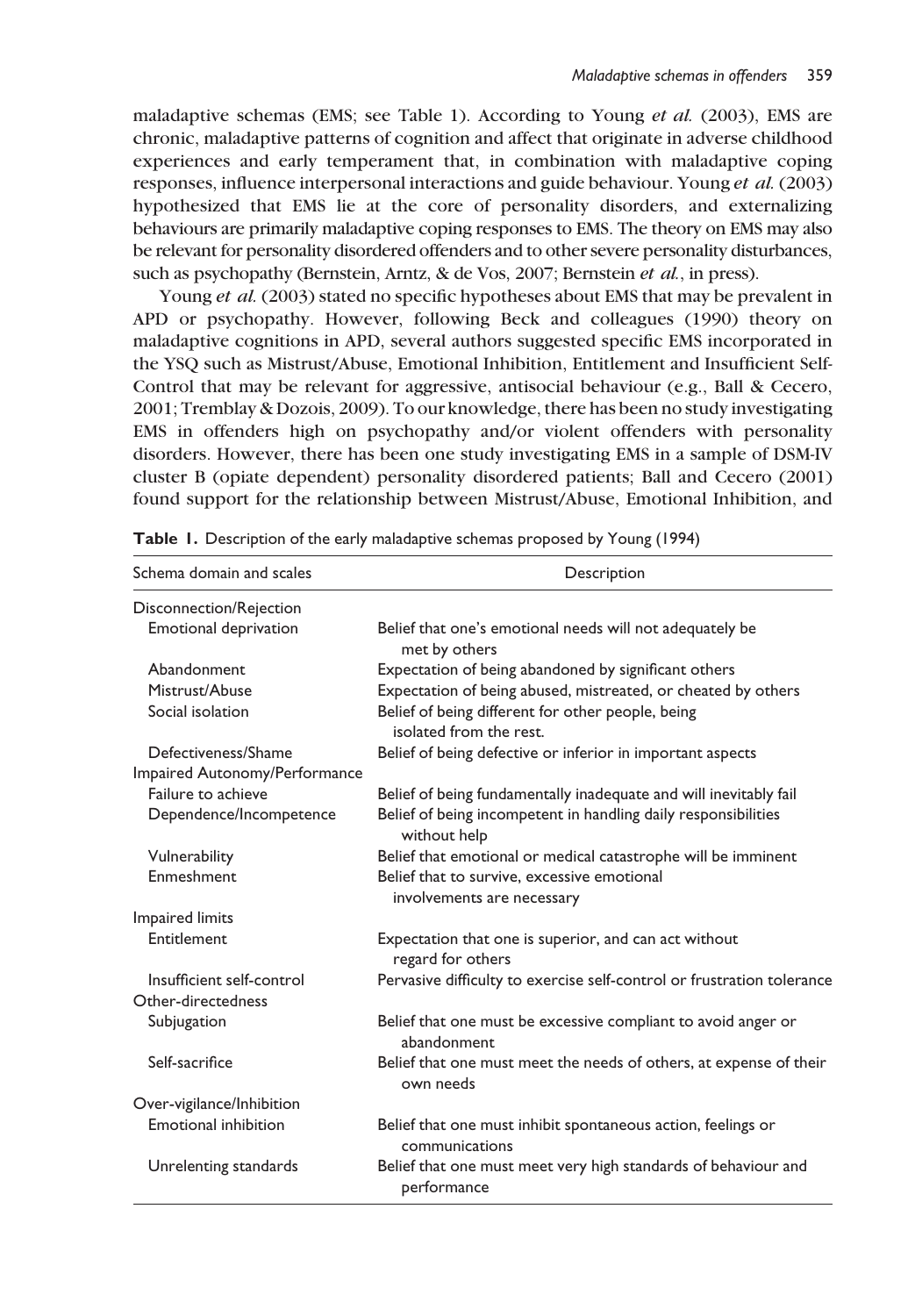APD symptoms. Also, some support has been found in non-clinical samples for the relationship between the EMS and aggression. For example, one study found an association between Entitlement and self-reported aggressive behaviour in a large nonclinical adolescent sample ( $N = 974$ ; Calvete & Orue, 2011), and two other studies in large undergraduate samples  $(N = 407-848)$  found significant relationships between self-reported aggression and the EMS Mistrust/Abuse, Insufficient Self-Control, and Entitlement (Calvete, Estevez, de Arroyabe, & Ruiz, 2005; Tremblay & Dozois, 2009).

Overall, this body of literature suggests that early adverse experiences may be a potentially relevant aetiological factor in the development of psychopathy, particularly in its antisocial and impulsive lifestyle components, and thus it is important to examine whether the cognitive sequelae of early adverse experiences, in terms of maladaptive schemas (Beck et al., 1990; Young et al., 2003), are related to psychopathic traits in adulthood. More specifically, the EMS Mistrust/Abuse, Emotional Inhibition, Entitlement, and Insufficient Self-Control are hypothesized to underlie antisocial behaviour in adulthood (Beck et al., 1990). Therefore, in this study the following hypotheses were derived: (1) in light of previous findings (Kennealy et al., 2010; Walters & Heilbrun, 2010; Walters *et al.*, 2008), as well as theoretical considerations (Beck et al., 1990; Young *et al.*, 2003), we hypothesized that EMS Mistrust/Abuse, Emotional Inhibition, Entitlement, and Insufficient Self-Control predicted the PCL-R Impulsive Lifestyle and the Antisocial Behaviour Facets. In contrast, (2) no relationship is expected between EMS and the PCL-R Affective facet. There is evidence that the PCL-R Affective facet has a strong neurobiological basis (e.g., Raine et al., 2000), and that callous–unemotional traits in children have a strong genetic basis (Viding, Blair, Moffitt, & Plomin, 2005). Given the neurobiological basis of psychopaths' affective deficits, we expected that this facet would be essentially independent of the EMS incorporated in the YSQ. Also, (3) we hypothesized that the PCL-R Interpersonal facet would show little or no correlation with EMS because the PCL-R Interpersonal facet reflects deviant coping responses or maladaptive social functioning associated with social dominance and low stress reactivity (Hall *et al.*, 2004), rather than maladaptive cognitive schemas. Finally, (4) we hypothesized that EMS Mistrust/Abuse, Emotional Inhibition, Entitlement, and Insufficient Self-Control will have incremental validity above the PCL-R Impulsive Lifestyle Facet and the PCL-R Antisocial Facet in predicting institutional violence in sample of personality disordered offenders over a follow-up period of 2 years.

# Method

## Sample

Subjects were 124 male offenders, involuntarily admitted to a forensic psychiatric hospital under the Dutch judicial measure of 'TerbeschikkingStelling' imposed on offenders who have committed serious offences, carrying a punishment of at least 4 years imprisonment, and who suffer from a mental disorder according to DSM-IV. Subjects met diagnostic criteria for one or more DSM-IV personality disorder(s). Mean age of the sample was 37.5 years ( $SD = 8.9$ , range = 22–58), and 77.3% of the patients were of Dutch origin. One per cent of the sample was of Eastern European origin, and 21.7% were of non-European origin (e.g., Turkey, Morocco, Brazil). In the sample, 43.5% of the patients were convicted for (attempted) homicide, 18.5% for sexual offences, 28.2% for violent theft, robbery, and assault, and 9.7% for arson. DSM-IV Axis I and Axis II diagnoses were extracted from the patient files, which are based on clinical and/or semistructured interview diagnoses made by psychiatrists and clinical psychologists. The most prevalent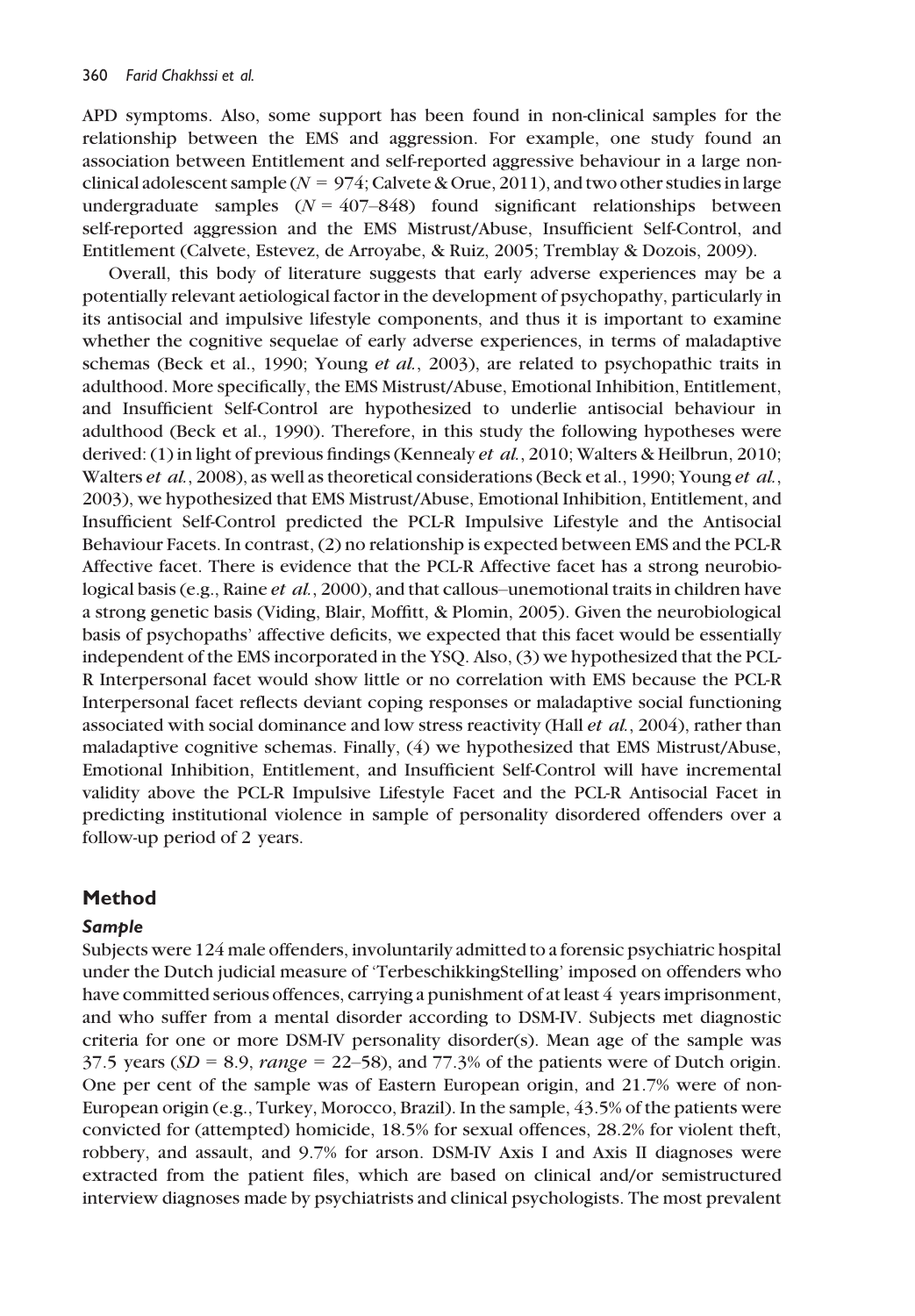personality disorder (PD) in the sample was a mixed PD or PD Not Otherwise Specified (56.5%), followed by Antisocial PD (32.2%), Borderline PD (16.9%), Narcissistic PD (9.7%), and Paranoid PD (2.4%). Other PDs were not present. Regarding Axis I diagnosis, 78.2% met criteria for at least one substance use disorder, 18.5% met criteria for attention deficit and disruptive behaviour disorders, 12.9% for mood disorders, 9.7% for impulse control disorders, and 7.3% for other DSM-IV Axis I disorder categories.

#### **Materials**

#### Young schema questionnaire

The Young Schema Questionnaire (YSQ; Young & Brown, 1994; Dutch version: Sterk & Rijkeboer, 1997; Young & Pijnaker, 1999) is a self-report instrument designed to assess early maladaptive schemas. It consists of 205 items, each rated from 1 (completely untrue) to 6 (describes me perfectly). Subjects have to endorse how well a statement describes them (e.g., I subscribe to the belief: 'Control or be controlled'). The items are divided among 15 subscales in five broad domains (see Table 1). The first domain is labelled Disconnection/Rejection and consists of the scales: Emotional Deprivation, Abandonment, Mistrust/Abuse, Social Isolation, Defectiveness/Shame. The second domain is called Impaired Autonomy/Performance and contains the scales: Failure to Achieve, Dependence/Incompetence, Vulnerability to Harm, Enmeshment. The third domain is labelled Impaired Limits and consists of the scales: Entitlement and Insufficient Self-Control. The fourth domain labelled Other-Directedness, consists of the scales: Subjugation and Self-Sacrifice. The last domain is labelled Over-vigilance/Inhibition, which consists of the scales: *Emotional Inhibition* and *Unrelenting Standards*. The overall score on each subscale or domain is obtained by calculating the mean of the items in that scale or domain. For all subscales and domains, a higher score reflects a more maladaptive and pervasive core belief. The 15 EMSs emerged as primary factors in a study by Schmidt, Joiner, Young, and Telch (1995) in a student sample ( $N = 1129$ ) and a clinical sample  $(N = 187)$ , and similar factor structure results were obtained by Lee, Taylor, and Dunn (1999) in an Australian clinical sample ( $N = 433$ ). Schmidt *et al.* (1995) also demonstrated that the YSQ primary factors had adequate test–retest coefficients (range of  $r = .50-.82$ ) and adequate internal consistency (range of  $\alpha = .83-.96$ ). Research on the Dutch version of the YSQ in a combined sample of clinical and non-clinical populations shows that the Dutch version has adequate reliability, including test–retest (range of  $r = .68–.86$ ; Rijkeboer, van den Bergh, & Van den Bout, 2005) and internal consistency reliability (range of  $\alpha = .76-.95$ ; Rijkeboer & van den Bergh, 2006). Furthermore, the Dutch YSQ showed good discriminating power, in terms of predicting whether subjects were clinical or non-clinical (88.3% correctly classified; Rijkeboer et al., 2005).

In this study, we combined two separately translated versions of the Dutch YSQ, both of which had been used at different times for the clinical assessment of patients at the hospital. The first version, which was introduced in the centre in 2001, was published in an appendix to the Dutch version of Schema Therapy: A Practitioner's Guide (Young & Pijnaker, 1999). The second version was separately translated and validated by Rijkeboer and colleagues (Sterk & Rijkeboer, 1997). It was adopted by the hospital in 2005 because of its strong reliability and validity in other Dutch samples (Rijkeboer & van den Bergh, 2006; Rijkeboer et al., 2005). The two versions differ in semantic sentence structure and item dispersion (e.g., random dispersion vs. ordered by schema domain). In our sample, we found no differences between the two versions in internal consistency (Version 1: range of  $\alpha = .76-.96$ , average  $\alpha = .88$ ; and Version 2: range of  $\alpha = .81-.97$ , average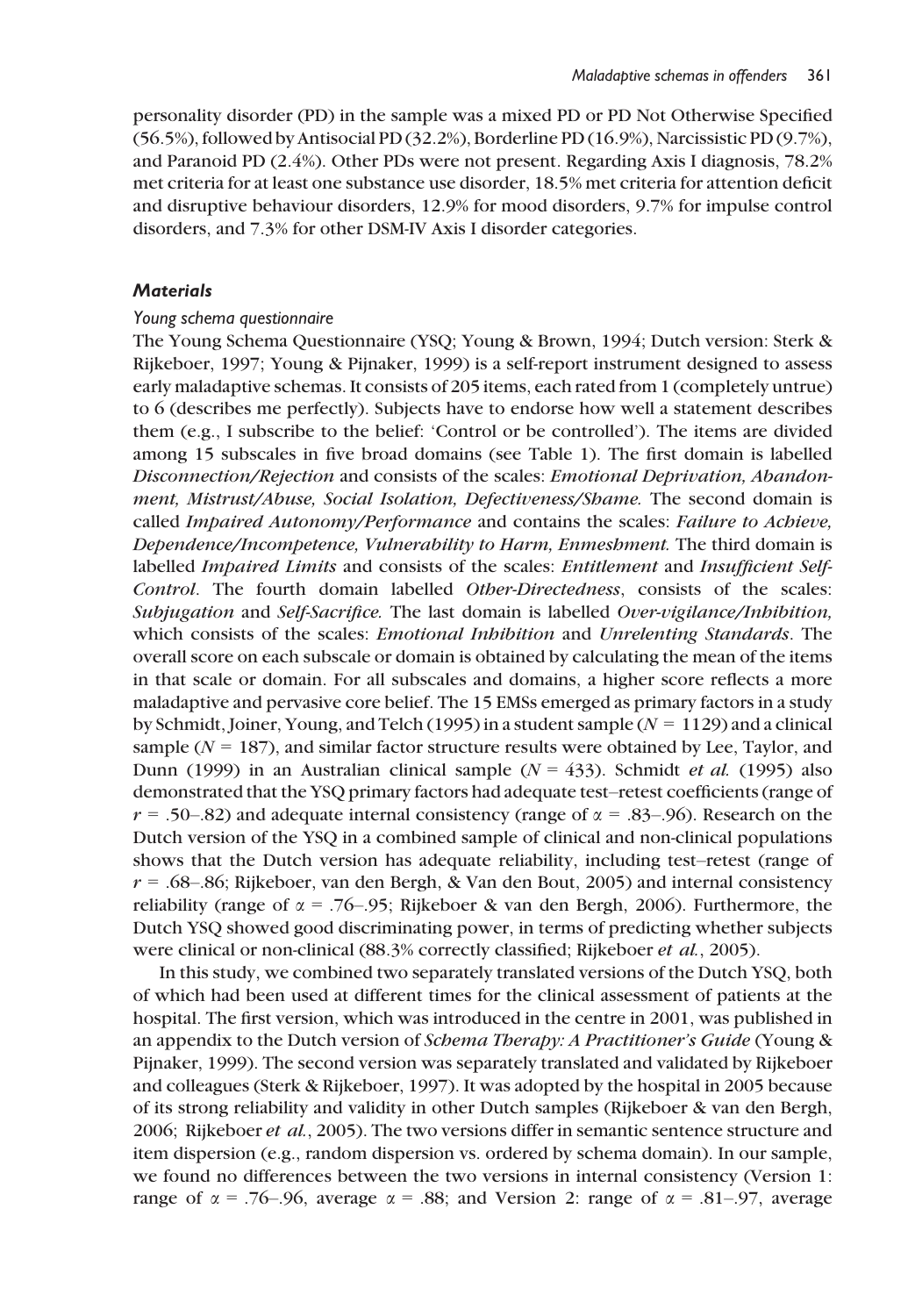$\alpha$  = .89) and item homogeneity (Version 1: range of  $r = .21-.58$ , average  $r = .35$ ; and Version 2: range of  $r = .29-.58$ , average of  $r = .37$ ). Thus, because their psychometric properties appeared to be comparable, we felt justified to combine the data of the two questionnaire versions for this study purposes.

## Psychopathy checklist–revised

The Psychopathy Checklist–Revised (PCL-R; Hare, 1991, 2003; Dutch version: Vertommen, Verheul, de Ruiter, & Hildebrand, 2002) is a 20-item clinical construct rating scale designed to assess psychopathy in forensic populations. Each item is rated on a scale from 0 to 2 (0 = does not apply, 1 = applies to some extent, 2 = definitely applies). The PCL-R provides a dimensional total score between 0 and 40 indicating the degree to which the individual matches the prototypical psychopath. In this study, we report results based on the PCL-R four-facet model (Hare, 2003) given its relationship with antisocial and violent outcome (Kennealy et al., 2010; Walters & Heilbrun, 2010; Walters et al., 2008). The PCL-R four-facet model consists of the alternative three-factor model (Cooke & Michie, 2001) and the Antisocial facet as a fourth facet.

#### Institutional violence

In this study, a modified version of the Overt Aggression Scale (OAS; Yudofsky, Silver, Jackson, Endicott, & Williams, 1986) for use in forensic clinical practice was used (Nicholls, Brink, Desmarais, Webster, & Martin, 2006) for measuring institutional violence. The modified version of the OAS expands on the original four categories in the OAS (i.e., verbal aggression, physical aggression against objects, physical aggression against self, and physical aggression against other people) by adding several other categories that may be relevant for forensic patients, such as self-neglect, substance abuse, sexual aggression, unauthorized leave, and suicidal behaviour (Nicholls et al., 2006). Following the categorization of Hildebrand, de Ruiter, and Nijman (2004) of institutional violence in a comparable sample, the following dimensions from the modified version were summed to obtain a score for institutional violence: (1) verbal aggression; (2) physical aggression; and (3) violations of hospital rules (i.e., unauthorized leave and substance abuse). Prior research showed that the modified version of the OAS can be reliably coded (intraclass correlation coefficient  $= .70$ ; Nicholls *et al.*, 2006). In the sample, 88.7% has demonstrated acts of institutional violence during the follow-up period with an average of 12.0 acts ( $SD = 15.1$ ) per patient.

## Procedure

All patients admitted to the hospital during the period between 1 March 2000 and 2 February 2009 were initially screened for eligibility in this study. Initially, 193 patients were evaluated for participation, which included the presence of at least one DSM-IV personality disorder. Sixty-nine patients with borderline intellectual functioning, psychotic-, paraphilic-, and autism spectrum disorders were excluded. The resulting sample consists of 124 personality disordered offenders and represents 64.3% of the total sample. Patients completed the YSQ at admission, as part of the hospital intake procedure. PCL-R assessments were performed during the course of treatment  $(M = 1.9$  years after admission,  $SD = 1.8$ ) by two certified and independent raters. In 48.4% of the cases, PCL-R assessments were based on an interview combined with information from the hospital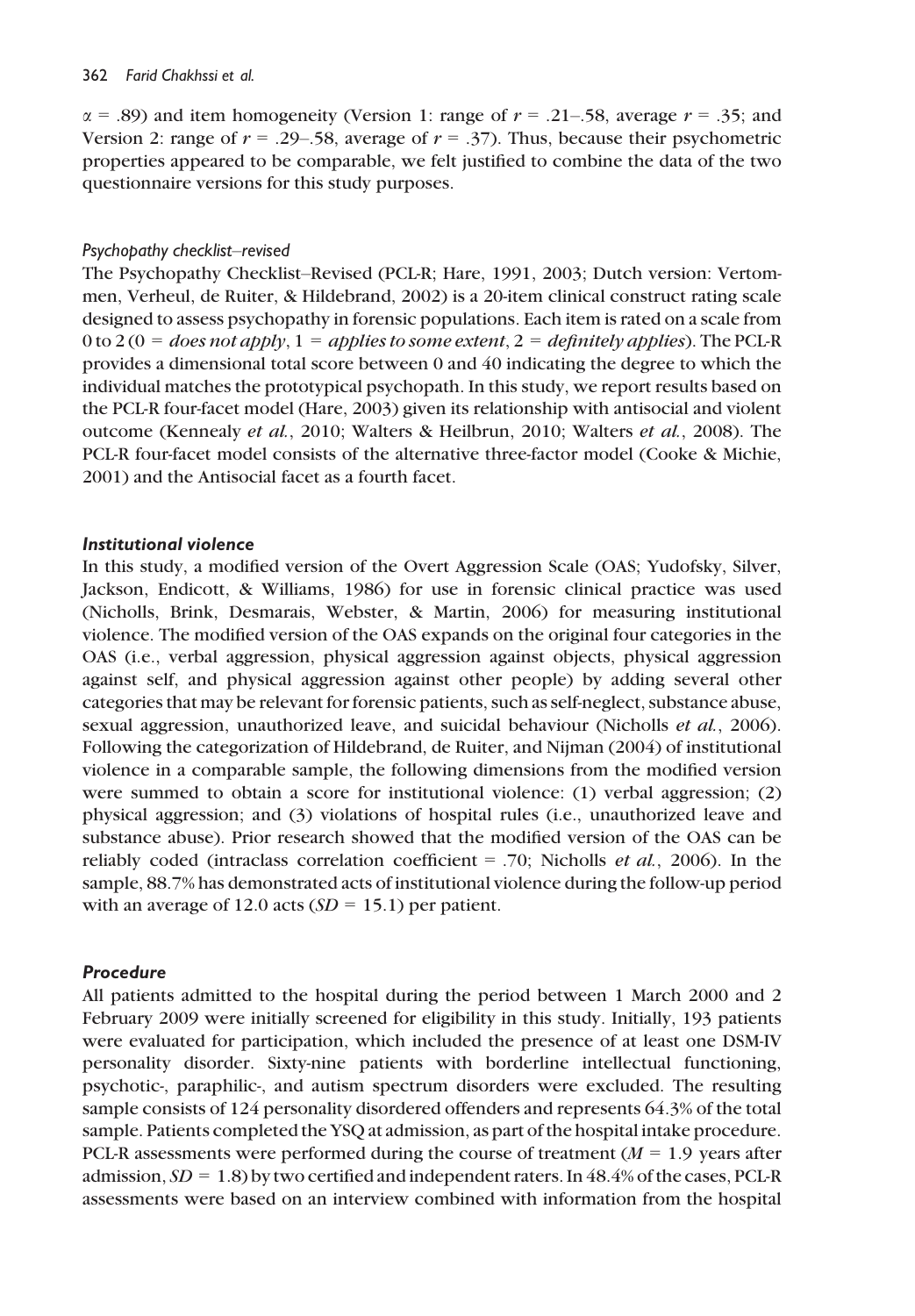files containing criminal records, mental health reports, violence risk assessments, medical information, treatment progress reports, and reports from psychiatric nurses, social workers, work- and education supervisors. The PCL-R assessments in the other cases (51.6%) were based on the file-only procedure. For 112 cases, data on interrater reliability for the PCL-R total score were available revealing an average measure ICC of .80.

Official registration of institutional misconduct was used to code aggressive behaviours on the modified OAS scale. Possible antecedents, motive, and a detailed description of the observed misconduct were registered by psychiatric nurses at each occurrence. To classify this misconduct in terms of type and severity, all misconducts were recoded by a rater (a Master's-level research assistant) with the English version of the modified OAS scale (Nicholls *et al.*, 2006). To ensure a prospective design, all misconducts that occurred prior to the assessment of the YSQ and/or PCL-R were eliminated from the analyses. Prior research in a larger sample showed that the modified version of the OAS can be reliably coded in the study setting (intraclass correlation coefficient = .83; Chakhssi, de Ruiter, & Bernstein, 2010). Written informed consent was obtained from the patients prior to the assessments and approval for the study was obtained from the institutional research review committee.

#### Statistical analysis

Internal consistency was examined using Cronbach's alpha for the YSQ domains as well as for the YSQ scales (EMS). Mean interitem correlations were used as a measure of item homogeneity. Zero-order correlations using Pearson's r were calculated to examine the relationship between PCL-R facets and EMS. Type I error inflation was controlled by using the Finner correction for multiple comparisons (Finner, 1993). The Finner correction is an adjustment of the Bonferroni correction and uses a sequential rejective procedure that is based on the ordered p-values of the individual comparisons. The Finner correction has been demonstrated to be less conservative but more powerful than the traditional Bonferroni correction and has a lower Type II error rate (Finner & Strassburger, 2002). Given the paucity of empirical data on EMS in offenders with psychopathic traits, we corrected for multiple comparisons per PCL-R facet. This way, our study may detect significant associations between other EMS and PCL-R facets that may otherwise have gone unnoticed and may provide promising leads for future studies.

Multiple stepwise linear regression analyses were used to examine the relative contributions of the hypothesized EMS to the PCL-R facet scores. Also, multiple stepwise linear regression analyses were used to examine the association between PCL-R facets and institutional violence, and the association between EMS and institutional violence. Hierarchical regression analysis was then used to examine the incremental validity of the hypothesized EMS above PCL-R facets in predicting institutional violence. All statistical analyses were performed using the Statistical Package for the Social Sciences, version 13.0 (SPSS Inc, 2005).

#### Results

In this sample, the mean PCL-R score was  $22.47(SD = 6.61)$ . Fourteen patients had a PCL score  $>$  30, and 44 patients had a PCL score  $>$  25. For the PCL-R facets as defined by Hare (2003), the mean score for the Interpersonal facet was  $3.74(SD = 2.08)$ ,  $5.79(SD = 1.91)$ for the Affective facet, 5.41 ( $SD = 2.34$ ) for the Impulsive lifestyle facet, and 5.56  $(SD = 2.64)$  for the Antisocial facet. For descriptive purposes, means, standard deviations,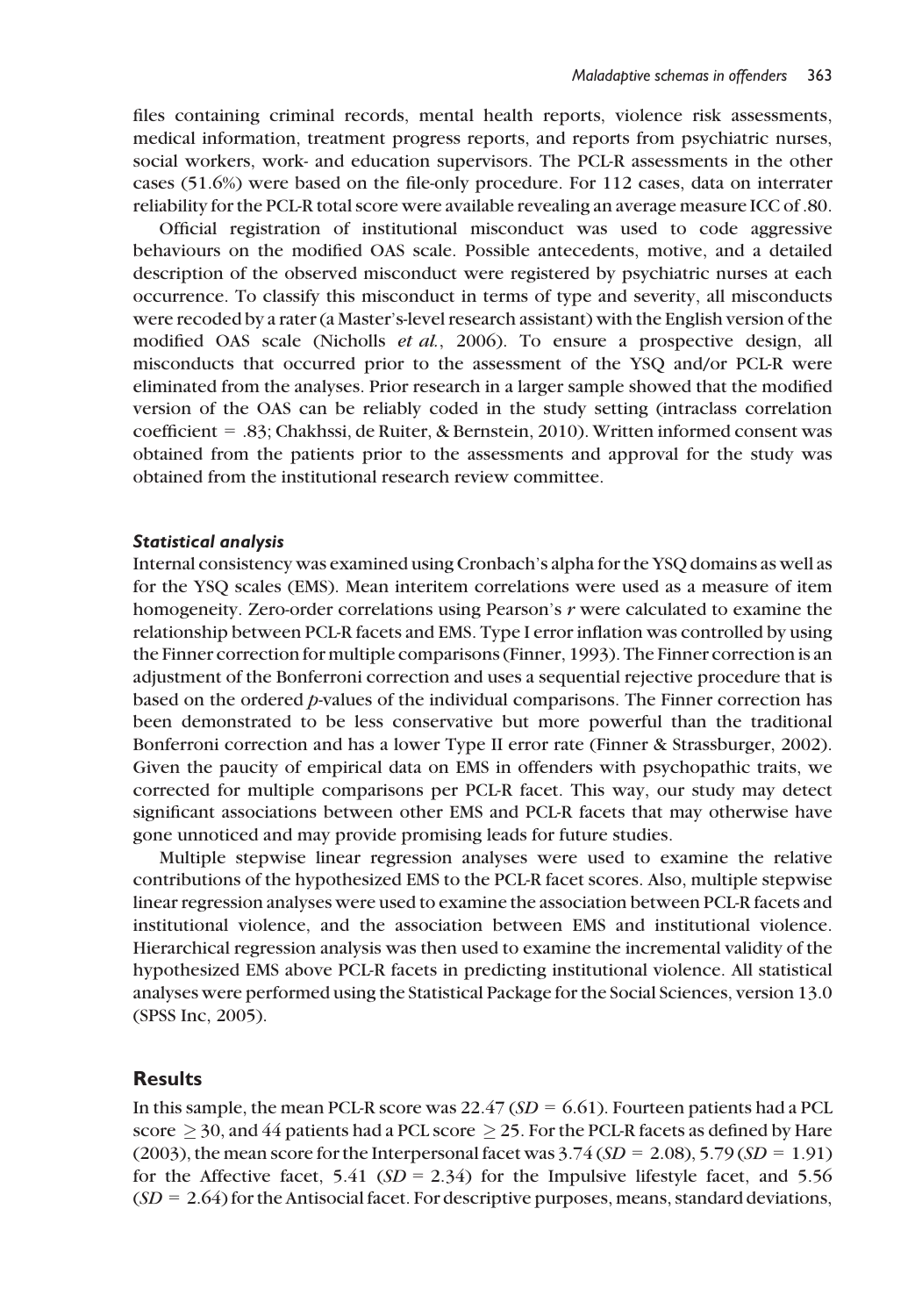internal consistency (Cronbach's alpha), and mean inter-item correlation for the YSQ higher order domains and scales are provided in Table 2. Overall, the internal consistency was high, ranging from  $\alpha$  = .82 for the YSQ *Subjugation* scale to  $\alpha$  = .97 for the higher order YSQ schema domain Disconnection/Rejection. The mean interitem correlations per scale were also satisfactory and ranged from .26 for the YSQ Other-Directedness domain to .58 for the YSQ Emotional Deprivation scale.

Significant zero-order correlations were found for the PCL-R Impulsive Lifestyle and Antisocial facets with EMS (see Table 3) after Finner correction for multiple comparisons. Inspection of Table 3 shows that for the PCL-R Impulsive Lifestyle facet, 4 of 15 possible correlations with the EMS were significant. The PCL-R Antisocial facet was significantly associated with the Mistrust/Abuse schema. The PCL-R Interpersonal facet and Affective facet showed no significant correlations with EMS.

For both the PCL-R Impulsive Lifestyle facet and the PCL-R Antisocial facet, stepwise multiple regression analysis was performed with all the EMS entered as predictors, to examine if the hypothesized EMS would emerge as independent predictors.

For the PCL-R Impulsive Lifestyle facet, the regression analysis revealed that three EMS explained 19.2% ( $r^2$  adjusted) of the variance [ $F(3, 120) = 10.77, p \le .01$ ]. It was found that Insufficient Self-Control significantly predicted the PCL-R Impulsive Lifestyle facet  $[\beta = .45, t(120) = 3.64, p < .01]$ , as did Subjugation  $[\beta = -.39, t(120) = -3.50, p < .01]$ and Mistrust/Abuse  $\beta = .24$ ,  $t(120) = 2.17$ ,  $p = .032$ . In other words, high Insufficient Self-Control, high Mistrust/Abuse, and low levels of Subjugation predicted higher PCL-R Impulsive facet scores.

For the PCL-R Antisocial facet, the regression analysis revealed Mistrust/Abuse  $[\beta = .32, t(120) = 2.85, p = < .01]$ , Subjugation  $[\beta = -.47, t(120) = -4.12, p < .01]$ ,

| Schema domain and scales      | Nit             | M    | SD   | $\alpha$ | <b>MIC</b> |
|-------------------------------|-----------------|------|------|----------|------------|
| Disconnection/Rejection       | 69              | 2.02 | 0.81 | .97      | .31        |
| Emotional deprivation         | 9               | 2.46 | 1.33 | .92      | .58        |
| Abandonment                   | 18              | 1.99 | 0.94 | .92      | .39        |
| Mistrust/Abuse                | 17              | 2.24 | 1.01 | .92      | .40        |
| Social isolation              | $\overline{10}$ | 1.84 | 0.90 | .85      | .40        |
| Defectiveness/Shame           | 15              | 1.59 | 0.76 | .90      | .38        |
| Impaired autonomy/Performance | 49              | 1.70 | 0.71 | .96      | .34        |
| <b>Failure to Achieve</b>     | 9               | 1.86 | 0.99 | .89      | .50        |
| Dependence/Incompetence       | 15              | 1.70 | 0.76 | .90      | .40        |
| Vulnerability                 | 4               | 1.69 | 0.73 | .86      | .33        |
| Enmeshment                    | П               | 1.58 | 0.69 | .84      | .32        |
| Impaired limits               | 26              | 2.02 | 0.74 | .91      | .27        |
| Entitlement                   | П               | 1.98 | 0.80 | .83      | .31        |
| Insufficient self-control     | 15              | 2.06 | 0.85 | .88      | .32        |
| Other-directedness            | 27              | 2.20 | 0.74 | .89      | .26        |
| Subjugation                   | $\overline{10}$ | 1.79 | 0.77 | .82      | .36        |
| Self-sacrifice                | 17              | 2.62 | 0.87 | .86      | .27        |
| Over-vigilance/Inhibition     | 25              | 2.19 | 0.83 | .90      | .27        |
| Emotional inhibition          | 9               | 2.10 | 1.01 | .85      | .39        |
| Unrelenting standards         | 16              | 2.28 | 0.87 | .86      | .38        |
|                               |                 |      |      |          |            |

Table 2. Mean scores, standard deviations, item homogeneity, and internal consistency of the YSQ domains in a sample of personality disordered offenders ( $n = 124$ )

Note. Nit = Number of items;  $\alpha$  = internal consistency; MIC = mean interitem correlation.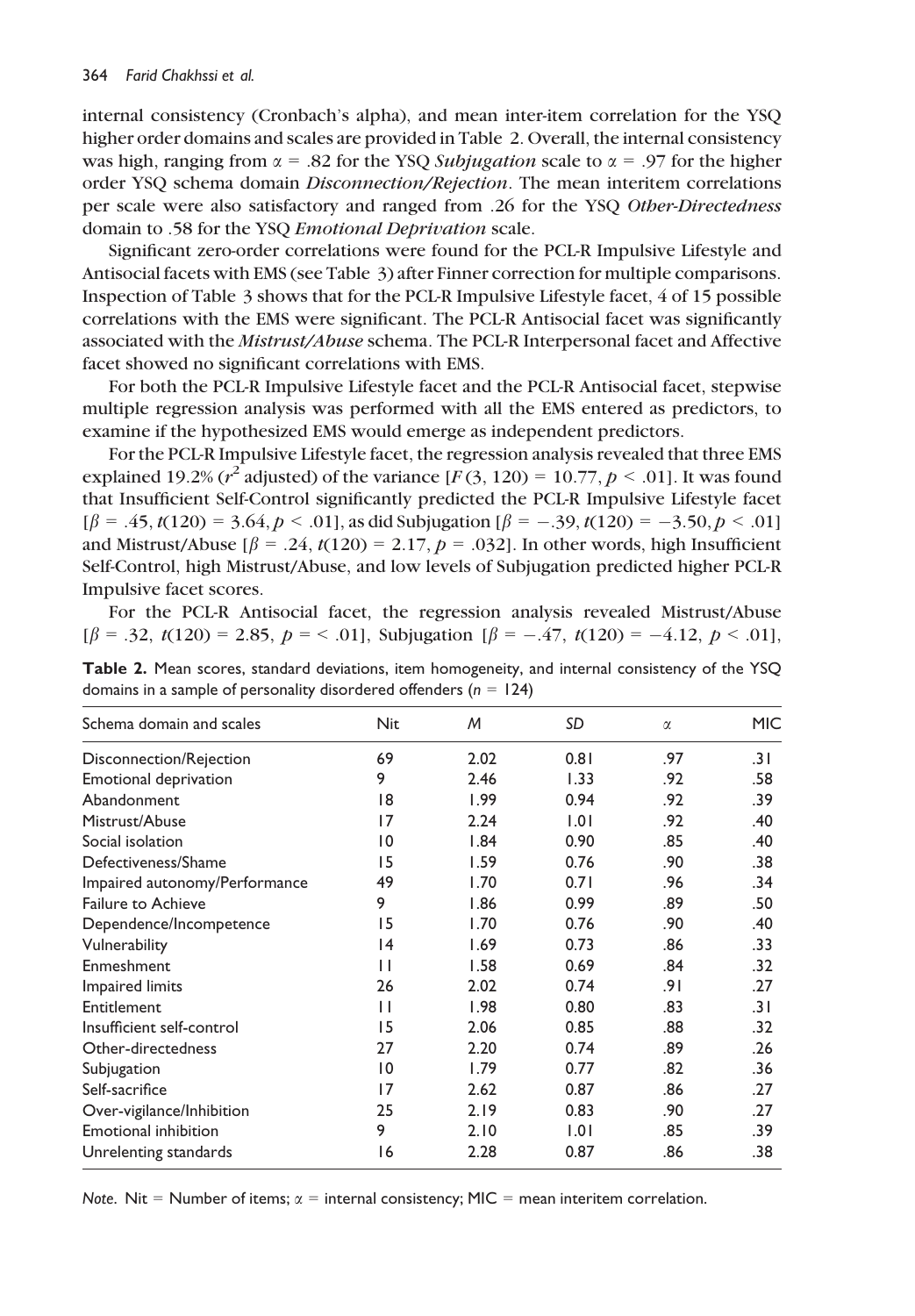|                           | <b>PCL-R</b> facets |           |                     |            |  |  |
|---------------------------|---------------------|-----------|---------------------|------------|--|--|
| Schema scales             | Interpersonal       | Affective | Impulsive lifestyle | Antisocial |  |  |
| Emotional deprivation     | $-.03$              | $-.08$    | .17                 | .08        |  |  |
| Abandonment               | $-.08$              | $-.05$    | .19                 | .13        |  |  |
| Mistrust/Abuse            | .04                 | $-.02$    | $.32**$             | $.28*$     |  |  |
| Social isolation          | $-.03$              | .00       | $.24*$              | .06        |  |  |
| Defectiveness/Shame       | $-.05$              | $-.09$    | .16                 | $-.02$     |  |  |
| Failure to achieve        | $-.10$              | $-.04$    | .21                 | $-.03$     |  |  |
| Dependence/Incompetence   | $-.06$              | .07       | $.22*$              | .09        |  |  |
| Vulnerability             | .01                 | .00       | .17                 | .03        |  |  |
| Enmeshment                | $-.01$              | .07       | .18                 | .04        |  |  |
| Entitlement               | 0۱.                 | $-.15$    | .20                 | .16        |  |  |
| Insufficient self-control | $-.15$              | $-.02$    | $.34**$             | .22        |  |  |
| Subjugation               | $-.14$              | $-.14$    | .04                 | $-.07$     |  |  |
| Self-sacrifice            | .02                 | $-.07$    | .03                 | $-.05$     |  |  |
| Emotional inhibition      | $-.14$              | $-.13$    | .13                 | .04        |  |  |
| Unrelenting standards     | .09                 | .00       | .03                 | .07        |  |  |

Table 3. Zero-order correlations between PCL-R facets and EMSs

Note.  $* p < .05$ ;  $* p < .01$  (two-tailed), all p-values Finner corrected.

and Insufficient Self-Control  $\beta = .33$ ,  $t(120) = 2.65$ ,  $p < .01$ , significantly predicted the PCL-R Antisocial Lifestyle facet, accounting for 17.3% ( $r^2$  adjusted) of the variance [F(3,  $120$ ) = 9.59,  $p < .01$ . Thus, high Insufficient Self-Control, high Mistrust/Abuse, and low levels of Subjugation predicted higher PCL-R Antisocial facet scores.

To examine the assumption that the hypothesized EMS would not be related to the PCL-R Affective and Interpersonal facets, additional multiple regression analyses were performed using the same procedure as above. These analyses revealed no significant overall models (all  $p$ 's  $> .05$ ) and no significant predictors (all  $\beta$ ,  $p$ 's  $> .05$ ) for the PCL-R Interpersonal and Affective facets.

Next, we performed a multiple regression analysis with all the PCL-R facets entered as predictors and institutional violence as the dependent variable. The results showed that only the PCL-R Antisocial Facet emerged as a significant predictor  $\beta = .20, t(119) = 2.05$ ,  $p = .043$ , but not the other PCL-R facets (all  $\beta$ ,  $p's > .05$ ), explaining 12.2% of the variance ( $r^2$  adjusted) in institutional violence [ $\overline{F}(4, 119) = 5.29$ ,  $p = .001$ ]. Also, a stepwise multiple regression analysis was performed with all EMS entered as predictors and institutional violence as the dependent variable. The results showed that the overall model was not significant and no EMS emerged as a significant predictor. Given these findings, additional analyses to examine the incremental validity of the EMS above the PCL-R Impulsive Lifestyle and Antisocial facet in predicting institutional violence were not performed.

#### **Discussion**

This study examined the association between early maladaptive schemas, psychopathy facets, and institutional violence in an inpatient sample of personality disordered offenders. The findings show that early maladaptive schemas of Mistrust/Abuse, Insufficient Self-Control, and Subjugation were significantly related to the PCL-R Impulsive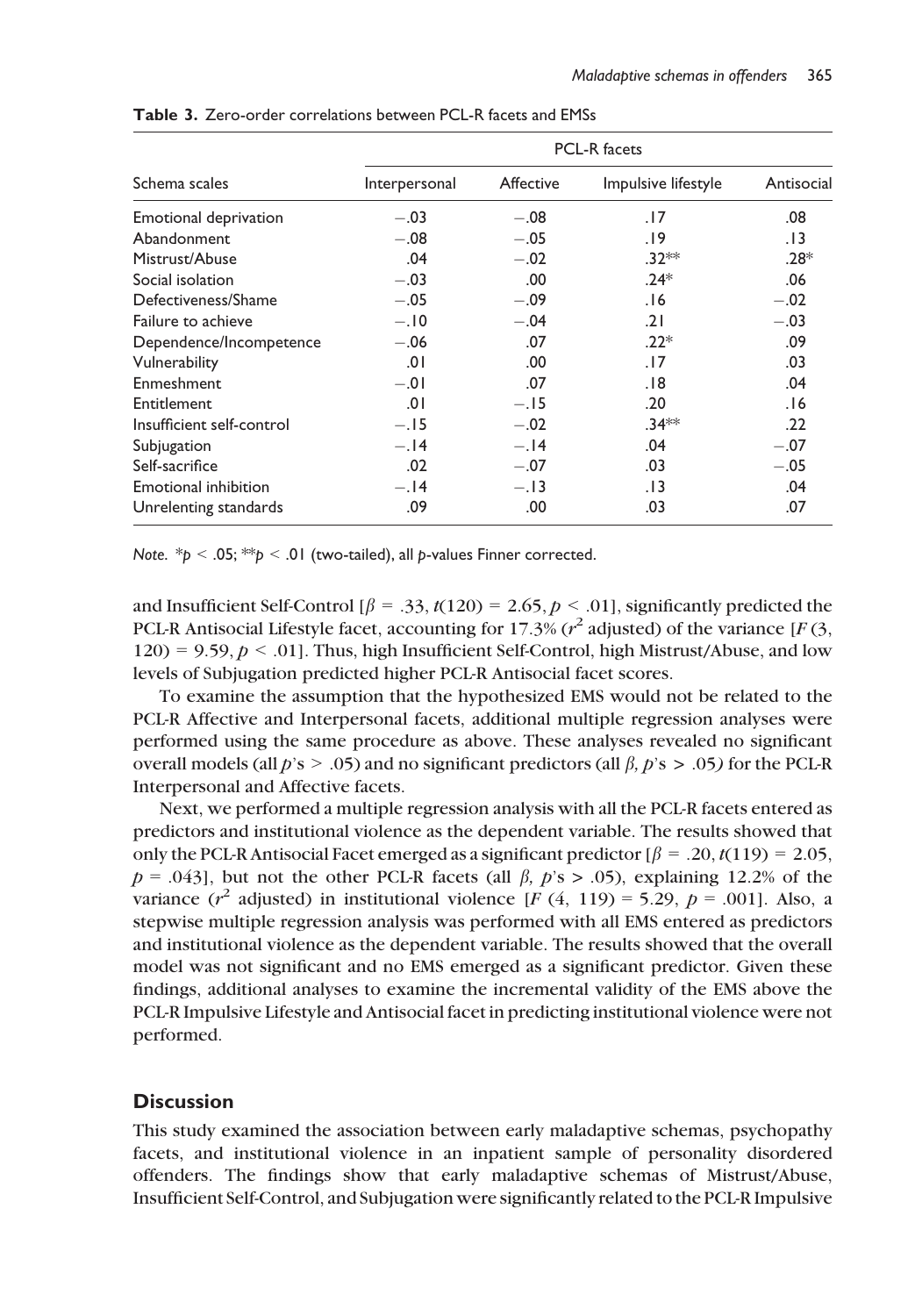Lifestyle and Antisocial facets, consistent with Beck et al.'s (1990) hypotheses on maladaptive cognitions in highly antisocial individuals, and also in line with prior research that severity of APD symptoms is associated with early maladaptive schemas (Ball & Cecero, 2001). These schemas refer to a high level of mistrust and a hostile view of the world in terms of predators and prey (Mistrust/Abuse), to inadequate self-control and low frustration tolerance (Insufficient Self-Control), and to a strong need for autonomy and dominance (the inverse relationship with Subjugation). However, contrary to expectation, no relationshipwas found between the earlymaladaptive schema Entitlement and the PCL-R facets. This finding is consistent with previous research in personality disordered patients (Ball & Cecero, 2001), but in contrast to findings from studies examining the association between Entitlement and self-reported aggressiveness in students (Calvete et al., 2005; Tremblay & Dozois, 2009) and adolescents (Calvete & Orue, 2011).

Interestingly, Subjugation emerged as a significant negative predictor in the regression analyses for both the Impulsive Lifestyle and the Antisocial facet, instead of the hypothesized EMS Emotional Inhibition, but was not significantly associated with these facets in the zero-order correlation analyses. This may be explained by the intercorrelation among the EMS (Rijkeboer & van den Bergh, 2006) and, therefore, the partial information provided by the zero-order correlationwas not sufficient to assess the uniquecontributions of the EMS. As suggested by Meehl (1945), theoretically relevant variables, including those variables that may be uncorrelated with the outcome variable in bivariate analyses, should not be dismissed for subsequent multivariate analyses, and may improve the predictive power of the regression model by partialling out invalid variance of the other predictors included in the model. Thus, in addition to the Finner corrected bivariate analyses, we used a multivariate approach to examine the unique associations of EMS with the PCL-R facets, while simultaneously controlling for all other EMS. Subjugation emerged as a significant predictorin bothmultivariate analyses for the PCL-R facetswhich suggest that thiswas not a 'chance' finding and may have theoretical relevance (Paulhus, Robins, Trzesniewski, & Tracy, 2004). An explanation could be that the Subjugation EMS refers to the feeling that one has to be excessively compliant in relationships, at the expense of one's own needs and emotions, to gain self-esteem and to avoid conflict (Young et al., 2003). The opposite, given the negative direction of the association, would probably be best described as individuals who do not want to be subjugated and may rebel against others who are subjugating or coercing them. In other words, they are egocentric (non-compliant in relationships), experience authorityas restrictiveandarbitrary, prone to override others' needs,andwants resulting in frequent interpersonal conflicts. This description closely resembles the Antisocial, Interpersonal and/or Impulsive lifestyle features of psychopathy, and this could explain why it emerged as a significant predictor.

Consistent with our second hypothesis, our findings showed that the PCL-R Affective facet was independent of EMS. As suggested by Blair (2003), the dysfunctional neural structures, most likely the amygdala, implicated in the affective impairment of psychopathy, probably are a manifestation of genetic traits. Although Young (1994) hypothesized that EMS may develop partially under temperamental influences, no relationship was expected and found between the specific emotional deficits incorporated in the PCL-R Affective facet and EMS domains. As expected in our third hypothesis, we found no relationship between EMS domains and the PCL-R Interpersonal facet.

Our fourth hypothesis was not supported. Although previous research has shown that early adverse experiences are related to antisocial behaviour in adulthood (e.g., Caspi et al., 2002; Weiler & Widom, 1996), their cognitive sequelae, in terms of maladaptive schemas, were not related to institutional violence in our sample. As stated earlier,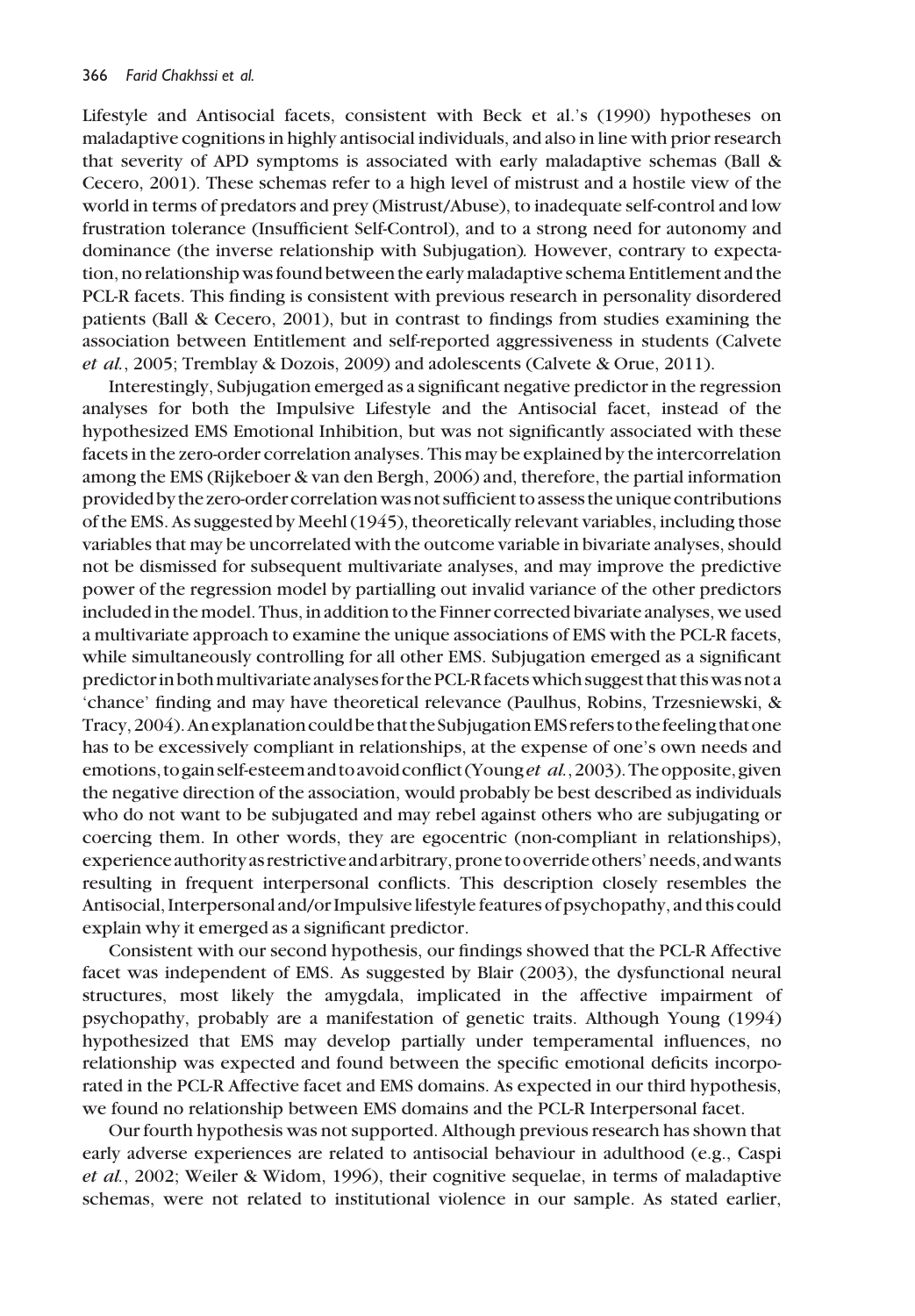externalizing behaviours can be considered as maladaptive coping responses to EMS (Young et al., 2003). The maladaptive coping responses are not as stable as EMS and may change depending on the current life situation and events that activate EMS. Future research should examine whether EMS-related maladaptive coping strategies are related to antisocial behaviour, and/or if the emotional state-related manifestations of EMS, called schema modes, are related to antisocial behaviour. Schema modes account for the rapid changes in mood and behaviour observed in personality disordered patients when EMS are triggered in specific situations (Lobbestael & Arntz, 2010). For example, antisocial patients may 'switch' between states of vigilance and aggression depending on the intensity and/or imminence of the anger triggering event (Lobbestael, Arntz, Cima, & Chakhssi, 2009).

Our findings provide preliminary evidence that maladaptive cognitive schemas, presumably based on early childhood adversity, may play a role in psychopathy, particularly in its antisocial and impulsive lifestyle components. Psychopathic individuals have been described as highly distrusting, viewing the world in terms of predators and prey, victimizers and victims (Beck et al. (1990)). Such cognitive schemas may arise under conditions where children are subjected to and/or witness to violence, are left unsupervised and unprotected, and experience instability and deprivation. Abuse and/ or neglect experiences and their sequelae, in terms of cognitive schemas, do not play a role in most contemporary models of psychopathy, which tend to emphasize neuropsychological deficits in impulse control, affect recognition/regulation, and conditioned learning (e.g., Blair, 2003).

Our study has several limitations that should be taken into account. First, despite the clinical relevance of our findings, the effect sizes ranged from small to moderate. The largest effects were demonstrated for the Lifestyle facet, where 19% of the variance was explained by the EMS. One explanation of the modest degree of variance explained could be that the variance in YSQ scores in our sample was limited in comparison to what has been found in non-forensic clinical samples (where the SDs ranged from 0.75 to 1.26; Rijkeboer et al., 2005), which may be a consequence of forensic patients' well-known tendency to minimize pathology on self-report inventories (Rogers, 1997). Thus, restriction of the range of YSQ scores may have led to an underestimation of the actual relationships between schemas and psychopathic features. Second, data from two versions of the YSQ were used in this study. Our preliminary analyses showed that the versions were psychometrically equivalent and nothing in our results suggested methodological ramifications. However, it would be preferable to use a single version of the YSQ in future studies. Third, we relied on self-report exclusively for the assessment of schemas. Although the Dutch version of the YSQ is extensively validated (Rijkeboer *et al.*, 2005), self-report is an explicit way of accessing cognitive schemas, and future studies should add experimental paradigms such as tests of implicit cognitions. Our findings on the association between psychopathic traits and maladaptive schemas should be interpreted cautiously until they are replicated in larger samples with both explicit and implicit measures. Fourth, we investigated the relationship of schemas and psychopathy in a forensic sample of personality disorder patients. The relationships between these variables might be different in a sample that also included non-offenders with psychopathic features. Finally, our designwas correlationalin nature and thislimits the ability to ascertainwhether the associations between EMS domains and psychopathy facets are causally related or merely due to shared developmental factors in childhood. No conclusions can be drawn about the causal role of cognitive schemas in psychopathy without further longitudinal and experimental studies that investigate the mechanisms responsible for these associations.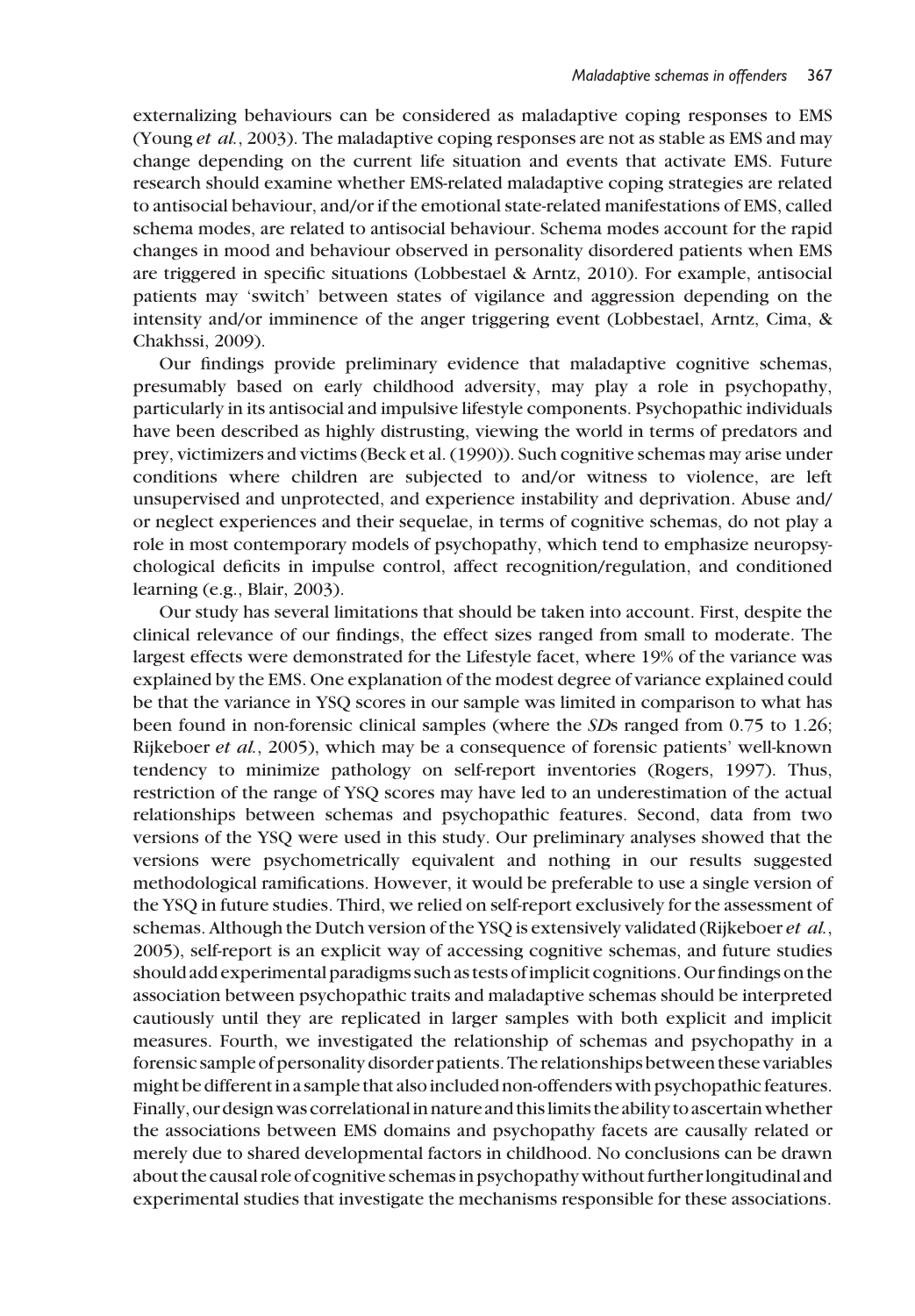In conclusion, our findings suggest that maladaptive cognitive schemas may play a greater role in psychopathic traits than has been previously recognized. Future studies should further elucidate the cognitive schemas of personality disordered offenders with psychopathic traits, with the aim of informing more effective treatments for this challenging patient group. Whereas genetically based neuropsychological deficits may not be as susceptible to change, cognitive schemas have proven to be modifiable in a broad range of mental disorders, including externalizing disorders such as substance abuse and borderline personality disorder (e.g., Ball, 2007; Farrell, Shaw, & Webber, 2009; Giesen-Bloo et al., 2006; Nadort et al., 2009). For example, in a randomized clinical trial of borderline personality disordered outpatients ( $N = 86$ ), 3 years of Schema Therapy (ST; Young *et al.*, 2003) proved to be effective in reducing symptoms and improving general functioning (Giesen-Bloo et al., 2006). Almost half of the patients receiving ST were judged to be recovered from borderline personality disorder pathology, and 66% showed clinically significant improvement (Giesen-Bloo et al., 2006). Similar results have been reported in another randomized controlled trial (Farrell et al., 2009) and an open trial (Nadort et al., 2009), in which between 42% and 94% of the patients were judged to have recovered from their borderline personality disorders symptoms or to have made clinically significant improvements.

Treatments which target maladaptive schemas may enable some personality disordered patients with psychopathic traits to develop more balanced and accurate appraisals of other persons' intentions, and to better cope with situations that would otherwise have triggered schema-related aggression. Treatments that focus on reprocessing early traumas may help to lessen the severity of maladaptive schemas by decreasing the intensity of the memories, affects, and cognitions associated with them. Thus, our findings raise the possibility that cognitive, trauma-focused treatments may enable some personality disordered patients with psychopathic features to achieve greater control over antisocial and impulsive behaviour. As a logical next step, these potentially valuable avenues in the treatment of patients with psychopathic traits are now being explored in a randomized clinical trial comparing Schema Focused Treatment with treatment as usual in personality disordered offenders detained under the Dutch TBSorder (Bernstein et al., in press).

#### **References**

- Ball, S. A. (2007). Comparing individual therapies for personality disordered opioid dependent patients. Journal of Personality Disorders, 21, 305–321. doi:10.1521/pedi.2007.21.3.305
- Ball, S. A., & Cecero, J. J. (2001). Addicted patients with personality disorders: Traits, schemas, and presenting problems. Journal of Personality Disorders, 15, 72–83. doi:10.1521/pedi.15.1.72. 18642
- Beck, A. T., Freeman, A., & Associates (1990). Cognitive therapy of personality disorders. New York: Guilford.
- Bernstein, D. P., Arntz, A., & de Vos, M. E. (2007). Schema-focused therapy in forensic settings. International Journal of Forensic Mental Health, 6, 169–183.
- Bernstein, D. P., Nijman, H. L. I., Karos, K., Keulen-de Vos, M., de Vogel, V., Lucker, T. P., & Arntz, A. (in press). Treatment of personality disordered offenders in the Netherlands: A multicenter randomized clinical trial on the effectiveness of schema therapy. International Journal of Forensic Mental Health.
- Blair, R. J. R. (2003). Neurobiological basis of psychopathy. British Journal of Psychiatry, 182, 5–7. doi:10.1192/bjp. 182.1.5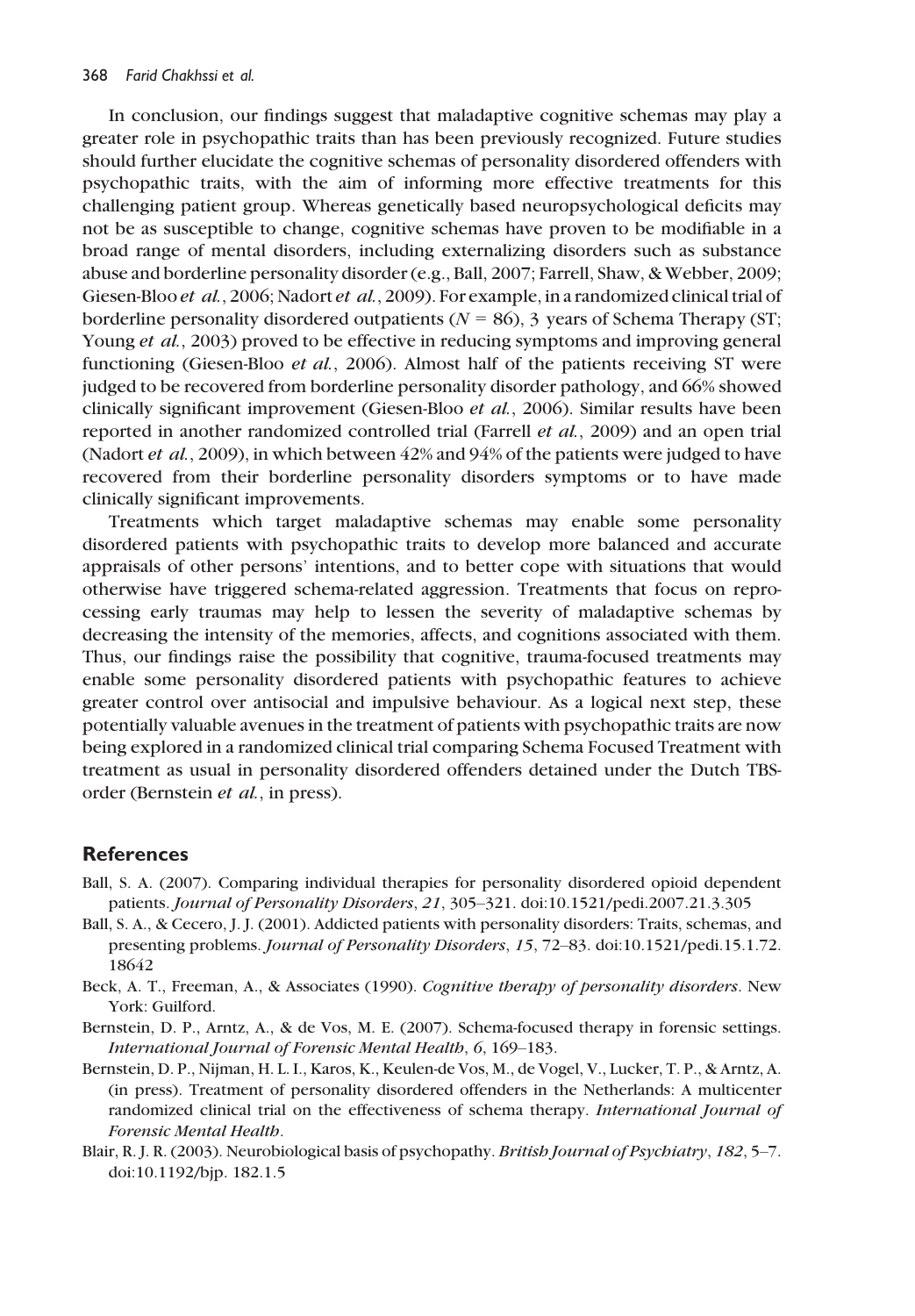- Calvete, E., Estevez, A., de Arroyabe, E. L., & Ruiz, P. (2005). The schema questionnaire-short formstructure and relationship with automatic thoughts and symptoms of affective disorders. European Journal of Psychological Assessment, 21, 90–99. doi:10.1027/1015-5759.21.2.90
- Calvete, E., & Orue, I. (2011). Social information processing as a mediator between cognitive schemas and aggressive behavior in adolescents. Journal of Abnormal Child Psychology, 40, 105–117. doi:10.1007/s10802-011-9546-y
- Caspi, A., McClay, J., Moffitt, T. E., Mill, J., Martin, J., Craig, I. W., … Poulton, R. (2002). Role of genotype in the cycle of violence in maltreated children. Science, 297, 851–854. doi:10.1126/ science.1072290
- Chakhssi, F., de Ruiter, C., & Bernstein, D. (2010). Reliability and validity of the Dutch version of the behavioural status index: A nurse-rated forensic assessment tool. Assessment, 17, 158–169. doi:10.1177/1073191109338815
- Coid, J., Yang, M., Ullrich, S., Roberts, A., & Hare, R. D. (2009a). Prevalence and correlates of psychopathic traits in the household population of Great Britain. International Journal of Law and Psychiatry, 32, 65–73. doi:10.1016/j.ijlp. 2009.01.002
- Coid, J., Yang, M., Ullrich, S., Roberts, A., Moran, P., Bebbington, P., … Hare, R. D. (2009b). Psychopathy among prisoners in England and Wales. International Journal of Law and Psychiatry, 32, 134–141. doi:10.1016/j.ijlp. 2009.02.008
- Cooke, D. J., & Michie, C. (2001). Refining the construct of psychopathy: Towards a hierarchical model. Psychological Assessment, 13, 171–188. doi:10.1037/1040-3590.13.2.171
- Daversa, M. T. (2010). Early environmental predictors of the affective and interpersonal constructs of psychopathy. International Journal of Offender Therapy and Comparative Criminology, 54, 6–21. doi:10.1177/0306624X08328754
- Dolan, M. C., & Anderson, I. M. (2003). The relationship between serotonergic function and the psychopathy checklist: Screening version. Journal of Psychopharmacology, 17, 216–222. doi:10.1177/0269881103017002011
- Douglas, K. S., Lilienfeld, S. O., Skeem, J. L., Poythress, N. G., Edens, J. F., & Patrick, C. J. (2008). Relation of antisocial and psychopathic traits to suicide-related behavior among offenders. Law and Human Behavior, 32, 511–525. doi:10.1007/s10979-007-9122-8
- Farrell, J. M., Shaw, I. A., & Webber, M. A. (2009). A schema-focused approach to group psychotherapy for outpatients with borderline personality disorder: A randomized controlled trial. Journal of Behavior Therapy and Experimental Psychiatry, 40, 317–328. doi:10.1016/j. jbtep. 2009.01.002
- Farrington, D. P. (2006). Family background and psychopathy. In C. J. Patrick (Ed.), Handbook of psychopathy (pp. 229–250). New York: Guilford.
- Finner, H. (1993). On a monotonicity problem in step-down multiple test procedures. Journal of the American Statistical Association, 88, 920–923.
- Finner, H., & Strassburger, K. (2002). The partitioning principle: A powerful tool in multiple decision theory. Annals of Statistics, 30, 1194-1213.
- Giesen-Bloo, J., van Dyck, R., Spinhoven, P., van Tilburg, W., Dirksen, C., van Asselt, T., … Arntz, A. (2006). Outpatient psychotherapy for borderline personality disorder: A randomized trial of schema focused therapy versus transference focused therapy. Archives of General Psychiatry, 63, 649–658. doi:10.1001/archpsyc.63.6.649
- Graham, N., Kimonis, E. R., Wasserman, A. L., & Kline, S. M. (2012). Associations among childhood abuse and psychopathy facets in male sexual offenders. Personality Disorders: Theory, Research, and Treatment, 3, 66–75. doi:10.1037/a0025605
- Hall, J. R., Benning, S. D., & Patrick, C. J. (2004). Criterion-related validity of the three-factor model of psychopathy: Personality, behavior, and adaptive functioning. Assessment, 11, 4–16. doi:10. 1177/1073191103261466
- Hare, R. D. (1991). *Hare psychopathy checklist-revised (PCL-R)*. Toronto, Canada: Multi-Health Systems.
- Hare, R. D. (2003). Hare psychopathy checklist-revised (PCL-R). (2nd ed.) Toronto, Canada: Multi-Health Systems.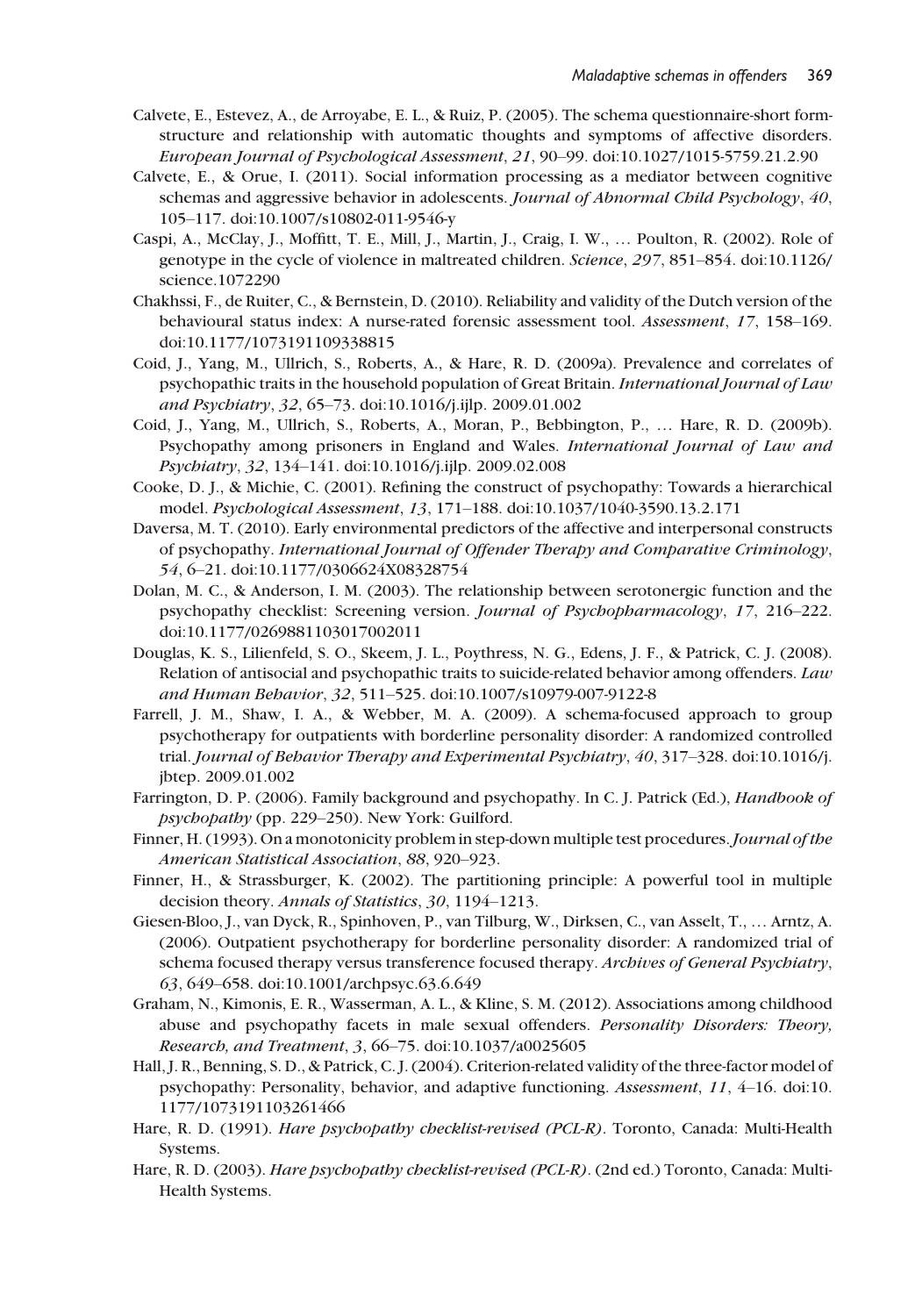- Hare, R. D., & Neumann, C. S. (2010). The role of antisociality in the psychopathy construct: Comment on Skeem and Cooke (2010). Psychological Assessment, 22, 446–454. doi:10.1037/ a0013635
- Hart, S., Cox, D., & Hare, R. D. (1995). Manual for the psychopathy checklist: Screening version (PCL:SV). Toronto, Ontario, Canada: Multi-Health Systems.
- Hart, S. D., & Hare, R. D. (1989). Discriminant validity of the psychopathy checklist in a forensic psychiatric population. Psychological Assessment, 1, 211–218. doi:10.1037/1040-3590.1.3.211
- Hemphill, J., Hare, R., & Wong, S. (1998). Psychopathy and recidivism: A review. Legal and Criminological Psychology, 3, 141–172. doi:10.1111/j.2044-8333.1998.tb00355.x
- Hildebrand, M., & de Ruiter, C. (2004). PCL-R psychopathy and its relation to DSM-IV Axis I and II disorders in a sample of male forensic psychiatric patients in the Netherlands. International Journal of Law and Psychiatry, 27, 233–248. doi:10.1016/j.ijlp. 2004.03.005
- Hildebrand, M., de Ruiter, C., & Nijman, H. (2004). PCL-R psychopathy predicts disruptive behavior among male offenders in a Dutch forensic psychiatric hospital. Journal of Interpersonal Violence, 19, 13–29. doi:10.1177/0886260503259047
- Hildebrand, M., Hesper, B. L., Spreen, M., & Nijman, H. L. I. (2005). De waarde van gestructureerde risicotaxatie en van de diagnose psychopathie: Een onderzoek naar de betrouwbaarheid en predictieve validiteit van de HCR-20, HKT-30 en PCL-R [The value of structured risk assessment and the diagnosis of psychopathy: A study of the reliability and predictive validity of the HCR-20, HKT-30 and PCL-R]. Amsterdam, The Netherlands: Expertisecentrum Forensische Psychiatrie.
- Hollin, C. R., & Palmer, E. J. (2006). Offending behaviour programmes: Development, application, and controversies. Chichester, UK: Wiley. doi:10.1002/9780470713341
- Huizinga, D., Haberstick, B., Smolen, A., Menard, S., Young, S., Corley, R., … Hewitt, J. K. (2006). Childhood maltreatment, subsequent antisocial behavior, and the role of monoamine oxidase a genotype. Biological Psychiatry, 60, 677–683. doi:10.1016/j.biopsych.2005.12.022
- Kennealy, P. J., Skeem, J. L., Walters, G. D., & Camp, J. (2010). Do core interpersonal and affective traits of PCL-R psychopathy interact with antisocial behavior and disinhibition to predict violence? Psychological Assessment, 22, 569–580. doi:10.1037/a0019618
- Kiehl,K.A.,Smith,A.M.,Hare,R.D., Forster,B.B.,Brink, J.,&Liddle,P. F. (2001).Limbicabnormalities in affective processing by criminal psychopaths as revealed by functional magnetic resonance imaging. Biological Psychiatry, 50, 677–684. doi:10.1016/S0006-3223(01)01222-7
- Koivisto, H., & Haapasalo, J. (1996). Childhood maltreatment and adulthood psychopathy in light of file-based assessments among mental state examinees. Studies on Crime and Crime Prevention, 5, 91–104.
- Lang, S., af Klinteberg, B., & Alm, P. O. (2002). Adult psychopathy and violent behavior in males with early neglect and abuse. Acta Psychiatrica Scandinavica, 106, 93-100. doi:10.1034/j.1600-0447.106.s412.20.x
- Lansford, J. E., Miller-Johnson, S., Berlin, L. J., Dodge, K. A., Bates, J. E., & Pettit, G. S. (2007). Early physical abuse and later violent delinquency: A prospective longitudinal study. Child Maltreatment, 12, 233–245. doi:10.1177/1077559507301841
- Lee, C. W., Taylor, G., & Dunn, J. (1999). Factor structure of the schema questionnaire in a large clinical sample. Cognitive Therapy & Research, 23, 441–451. doi:10.1023/A:1018712202933
- Leistico, A. R., Salekin, R. T., DeCoster, J., & Rogers, R. (2008). A large-scale meta-analysis relating the Hare measures of psychopathy to antisocial conduct. Law and Human Behavior, 32, 28–45. doi:10.1007/s10979-007-9096-6
- Lobbestael, J., & Arntz, A. (2010). Emotional, cognitive and physiological correlates of abuse-related stress in borderline and antisocial personality disorder. Behaviour Research and Therapy, 48, 116–124. doi:10.1016/j.brat.2009.09.015
- Lobbestael, J., Arntz, A., Cima, M., & Chakhssi, F. (2009). Effects of induced anger in patients with antisocial personality disorder. Psychological Medicine, 39, 557–568. doi:10.1017/ S0033291708005102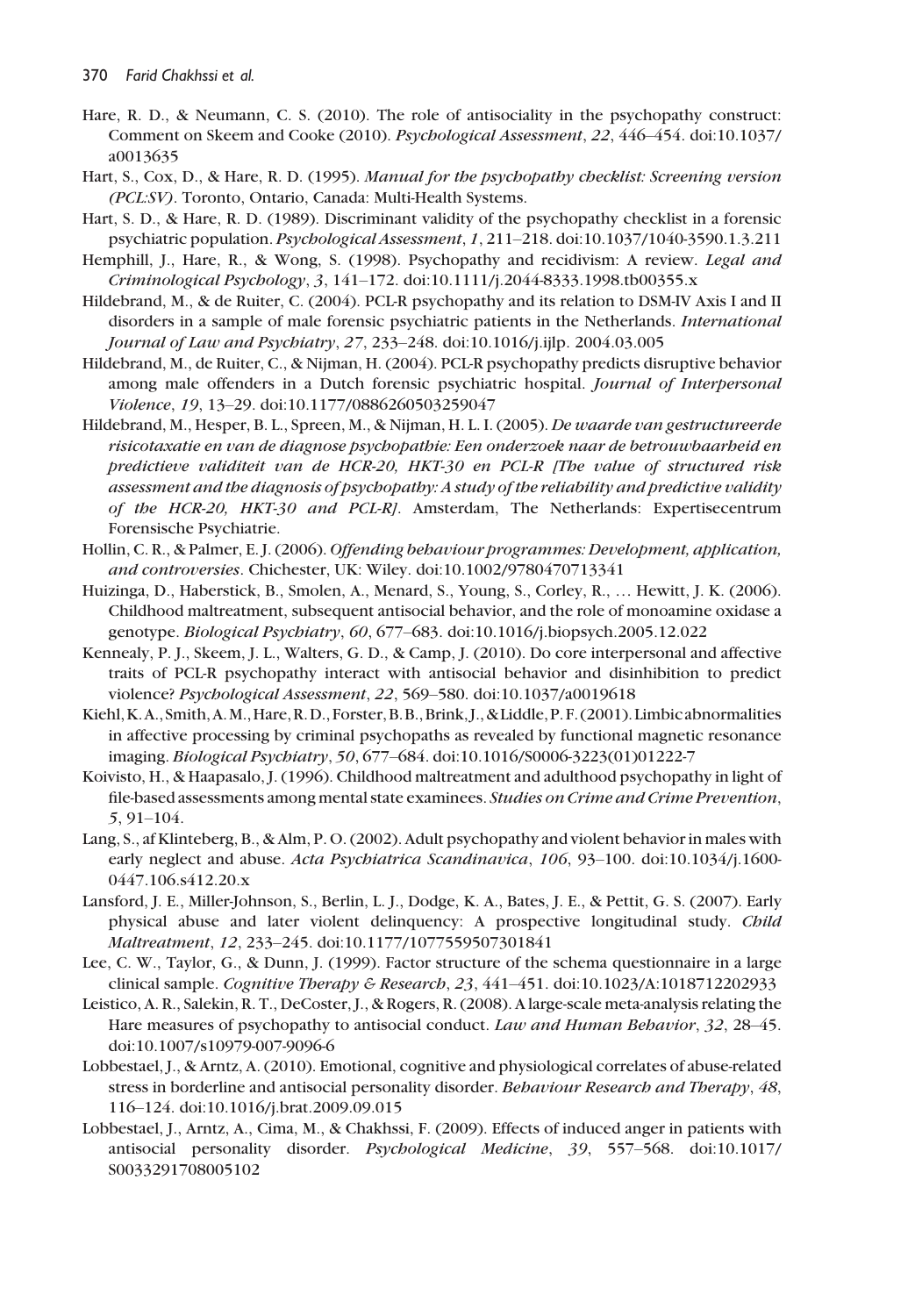- Luntz, B. K., & Widom, C. S. (1994). Antisocial personality disorders in abused and neglected children grown up. American Journal of Psychiatry, 151, 670–674.
- Lynam, D. R., & Gudonis, L. (2005). The development of psychopathy. Annual Review of Clinical Psychology, 1, 381–407. doi:10.1146/annurev.clinpsy.1.102803.144019
- Marshall, L. A., & Cooke, D. J. (1999). The childhood experiences of psychopaths: A retrospective study of familial and societal factors. Journal of Personality Disorders, 13, 211–225. doi:10. 1521/pedi.1999.13.3.211
- Maxfield, M. G., & Widom, C. S. (1996). The cycle of violence: Revisited six years later. Archives of Pediatric and Adolescent Medicine, 150, 390–395. doi:10.1001/archpedi.1996. 02170290056009
- Meehl, P. E. (1945). A simple algebraic development of Horst's suppressor variables. American Journal of Psychology, 58, 550–554.
- Nadort, M., Arntz, A., Smit, J. H., Giesen-Bloo, J., Eikelenboom, M., Spinhoven, P., … van Dyck, R. (2009). Implementation of outpatient schema therapy for borderline personality disorder with versus without crisis support of the therapist outside office hours: A randomized trial. Behaviour Research and Therapy, 47, 961–973. doi:10.1016/j.brat.2009.07.013
- Neumann, C. S., & Hare, R. D. (2008). Psychopathic traits in a large community sample: Links to violence, alcohol use, and intelligence. Journal of Consulting and Clinical Psychology, 76, 893–899. doi:10.1037/0022-006X.76.5.893
- Neumann, C. S., Hare, R. D., & Newman, J. P. (2007). The super-ordinate nature of the psychopathy checklist-revised. Journal of Personality Disorders, 21, 102–117. doi:10.1521/pedi.2007.21.2. 102
- Nicholls, T. L., Brink, J., Desmarais, S. L., Webster, C. D., & Martin, M. L. (2006). The short-term assessment of risk and treatability (START): A prospective validation study in a forensic psychiatric sample. Assessment, 13, 313–327. doi:10.1177/1073191106290559
- Ogloff, J. R. P. (2006). Psychopathy/antisocial personality disorder conundrum. Australian and New Zealand Journal of Psychiatry, 40, 519–528. doi:10.1080/j.1440-1614.2006.01834.x
- Paulhus, D. L., Robins, R. W., Trzesniewski, K. H., & Tracy, J. L. (2004). Two replicable suppressor situations in personality research. Multivariate Behavioral Research, 39, 303–329.
- Poythress, N. G., Skeem, J. L., & Lilienfeld, S. O. (2006). Associations among early abuse, dissociation, and psychopathy in an offender sample. Journal of Abnormal Psychology, 115, 288–297. doi:10.1037/0021-843X.115.2.288
- Raine, A., Lencz, T., Bihrle, S., LaCasse, L., & Colletti, P. (2000). Reduced prefrontal gray matter volume and reduced autonomic activity in antisocial personality disorder. Archives of General Psychiatry, 57, 119–127. doi:10.1001/archpsyc.57.2.119
- Rijkeboer, M. M., & van den Bergh, H. (2006). Multiple group confirmatory factor analysis of the Young Schema questionnaire in a Dutch clinical versus nonclinical population. Cognitive Therapy and Research, 30, 263–278. doi:10.1007/s10608-006-9051-8
- Rijkeboer, M. M., van den Bergh, H., & Van den Bout, J. (2005). Stability and discriminative power of the young schema questionnaire in a Dutch clinical versus nonclinical population. Journal of Behavior Therapy and Experimental Psychiatry, 36, 129–144. doi:10.1016/j.jbtep. 2004.08. 005
- Rogers, R. (Ed.) (1997). Clinical assessment of malingering and deception. (2nd ed.) New York: Guilford.
- Schmidt, N. B., Joiner, T. E., Young, J. E., & Telch, M. J. (1995). The schema questionnaire: Investigation of psychometric properties and the hierarchical structure of a measure of maladaptive schemas.Cognitive Therapy and Research,19, 295–321. doi:10.1007/BF02230402
- Skeem, J. L., & Cooke, D. J. (2010). Is criminal behavior a central component of psychopathy? Conceptual directions for resolving the debate. Psychological Assessment, 22, 433–445. doi:10. 1037/a0008512
- Smith, C., & Thornberry, T. (1995). The relationship between childhood maltreatment and adolescent involvement in delinquency. Criminology, 33, 451–481. doi:10.1111/j.1745-9125. 1995.tb01186.x